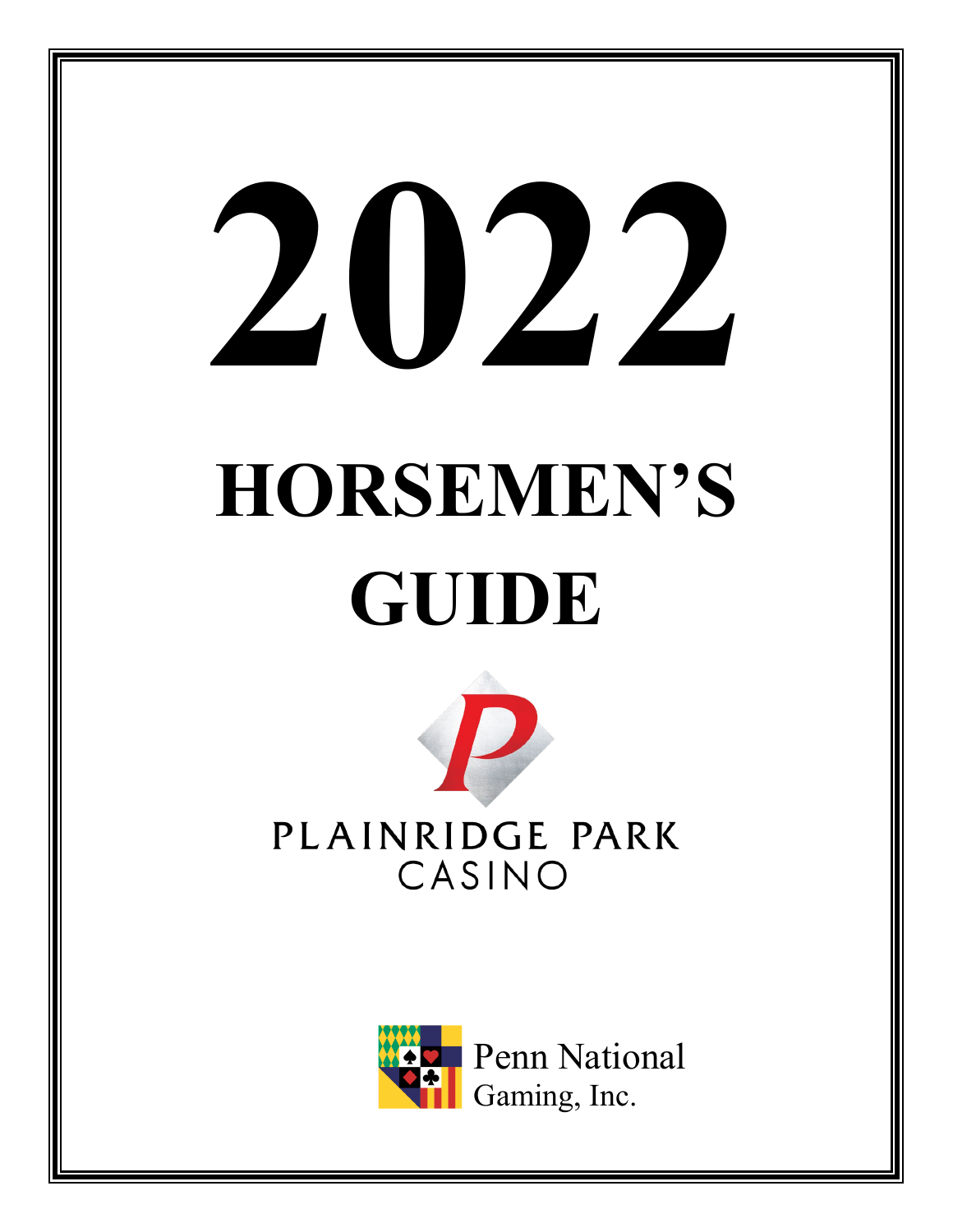## **Penn National Gaming**

## **A LEADER IN RACING**

Penn National Gaming, Inc. ("PNGI" or the "Company") through its subsidiaries owns, operates or has ownership interests in gaming and racing facilities and video gaming terminal operations As of January 1, 2022, the company operates 44 facilities in 20 jurisdictions, including Colorado, Florida, Illinois, Indiana, Iowa, Kansas, Louisiana, Maine, Maryland, Massachusetts, Michigan, Mississippi, Missouri, Nevada, New Jersey, New Mexico, Ohio, Pennsylvania, Texas, and West Virginia. In aggregate, Penn National Gaming's facilities feature over 51,000 gaming machines, over 1,300 table games and 9,000 hotel rooms. The Company also offers social online gaming, online casino and sports wagering through its Penn Interactive division under the *Barstool Sports* and *Hollywood Casino brands* and has one of the leading gaming loyalty programs in North America *– myChoice –* with nearly 24 million members.

The Company's headquarters are in Wyomissing, Pennsylvania with additional offices in Las Vegas, NV.

## **Our Tradition of Live Racing**

The roots, and name, of Penn National Gaming trace to a racetrack in Grantville, Pennsylvania. Starting in 1972 with Penn National Race Course, the Company has now grown into not only one of the nation's top gaming companies, but the largest owner of pari-mutuel facilities in North America. The Company conducted over 1,00 live racing dates and processed over \$900 million in pari-mutuel handle on its races or at its facilities in 2021.

PNGI has full or joint venture ownership in 12 racetracks, including Thoroughbred Racing at Hollywood Gaming at Mahoning Valley Race Course (Austintown, OH), Zia Park Casino, Hotel & Racetrack (Hobbs, NM), Hollywood Casino at Penn National Race Course (Grantville, PA), Hollywood Casino at Charles Town Races (Charles Town, WV), Sam Houston Race Park (Houston, TX), and Retama Park (Selma, TX.) (Retama Park, Sam Houston Race Park and Zia Park also conduct Quarter Horse racing.) Standardbred Racing is conducted at Freehold Raceway (Freehold, NJ); Hollywood Casino, Hotel & Raceway (Bangor, ME), Hollywood Casino at The Meadows (Washington, PA), Hollywood Gaming at Dayton Raceway (Dayton, OH) and Plainridge Park Casino (Plainville, MA.) In addition to live racing, year-round simulcasting from racetracks around the country, and the world, are offered at all of these facilities.

PNGI operates or jointly operates six Off-Track Wagering facilities: two in Pennsylvania, two in New Jersey, one in Florida and one inside our Bangor, Maine casino. PNGI also operates the national account wagering site *Hollywoodraces.com* which offers legal pari-mutuel wagering via the internet, mobile app and telephone in 24 states.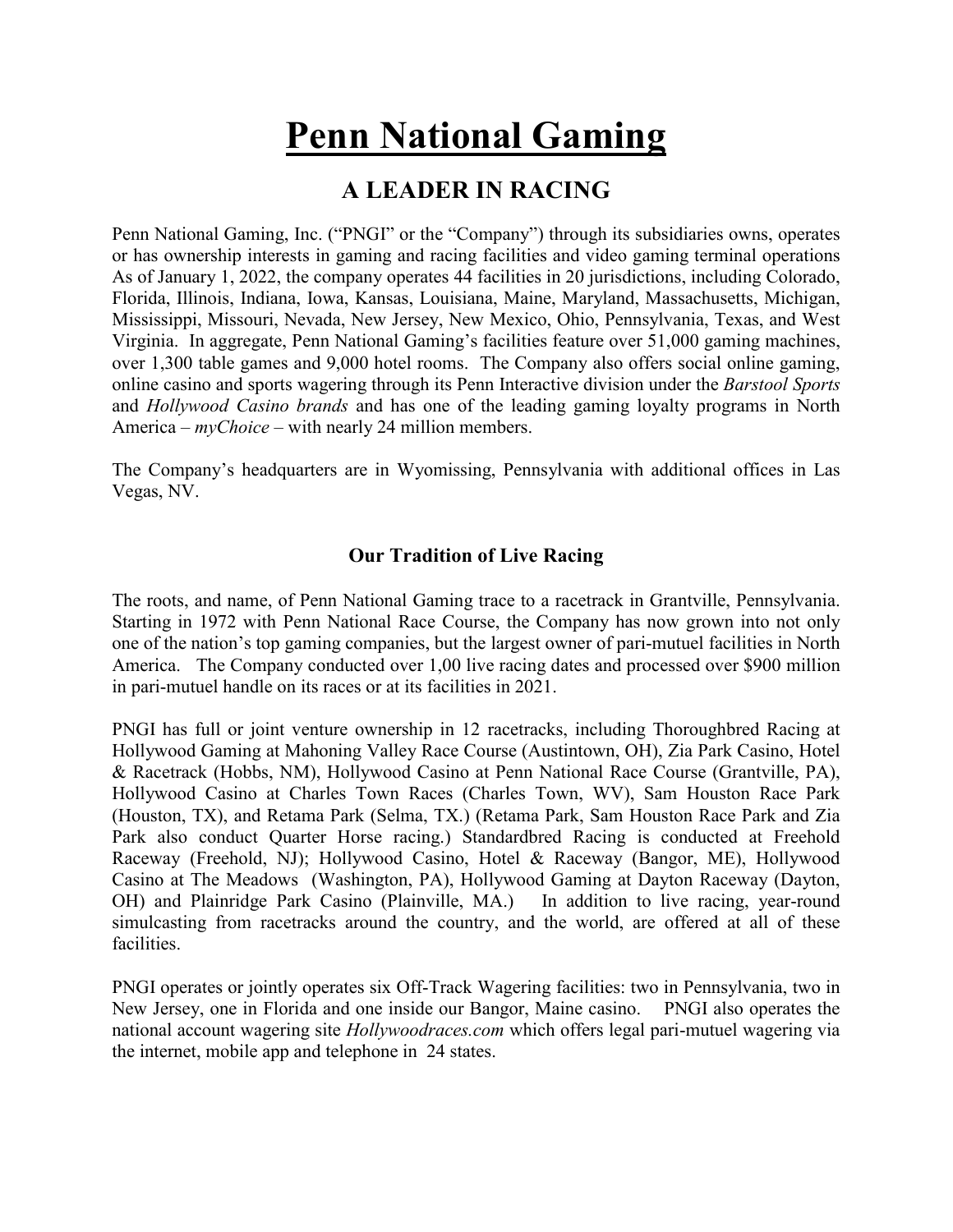## **HORSE RACING GUIDE**

## **TABLE OF CONTENTS**

| 1.2 REPORTING GUIDELINES AND WHISTLEBLOWER PROTECTION  8 |  |
|----------------------------------------------------------|--|
|                                                          |  |
|                                                          |  |
|                                                          |  |
|                                                          |  |
|                                                          |  |
|                                                          |  |
|                                                          |  |
|                                                          |  |
|                                                          |  |

## THE LOCAL RACING GUIDE FOR PLAINRIDGE PARK CASINO **FOLLOWS THIS RACING GUIDE**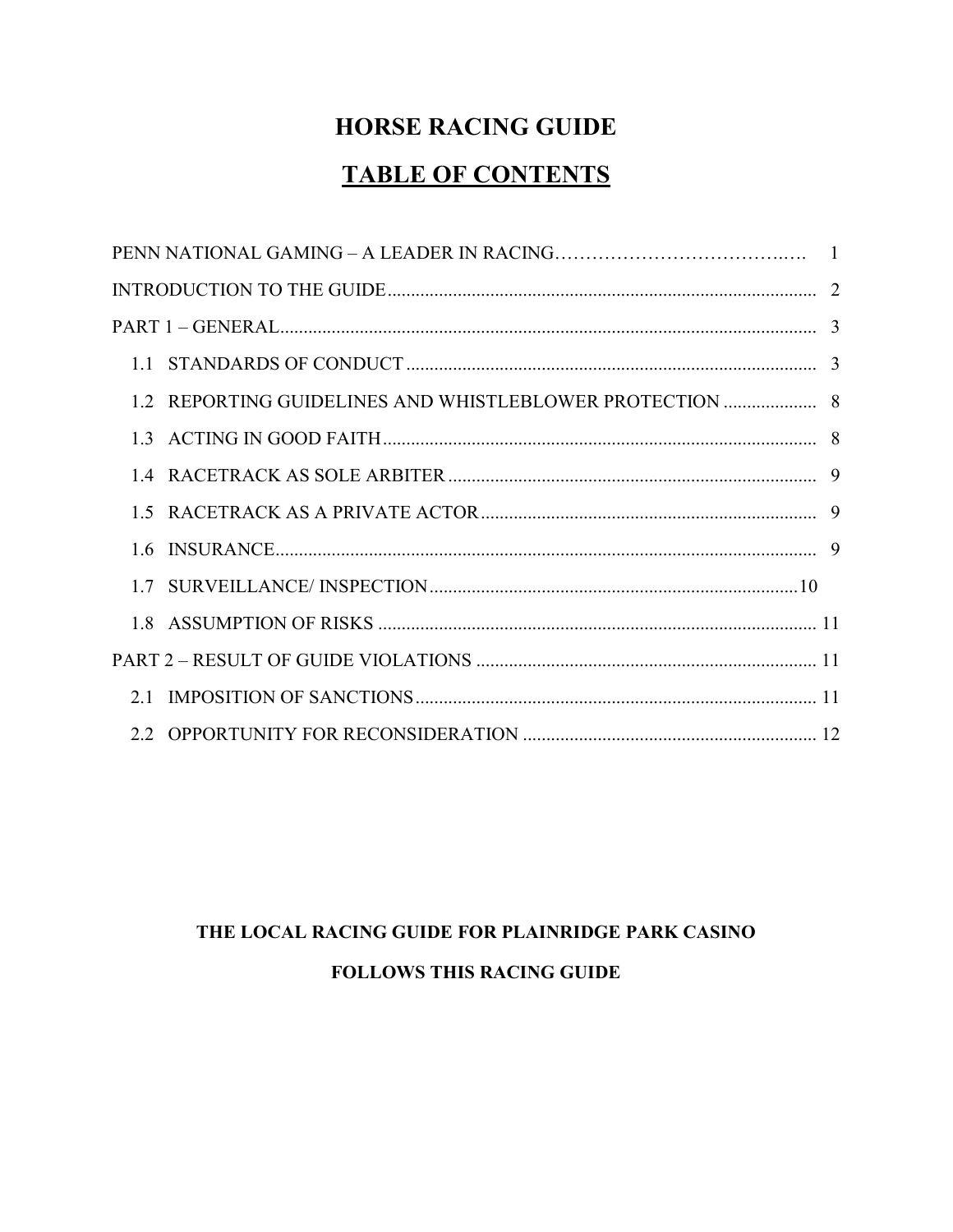#### **Major Races & Events**

Offering quality race meets and presenting marquee races is the mission for PNGI's racing division. PNGI's racing profile has increased dramatically in recent years with significant major races on the national calendar, highlighted by the Grade 2, \$1 million Charles Town Classic, the Grade 3, \$300,000 Charles Town Oaks, the \$500,000 Grade 2 PENN Mile and \$200,000 Fabulous Strike Handicap (Penn National Race Course), the \$300,000 Houston Ladies Classic and \$200,000 John Connally Stake, both Grade 3 races (Sam Houston Race Park), \$1.8 million New Mexico Breeder's Championships and \$1 million Land of Enchantment Day (Zia Park) and the\$250,000 Steel Valley Sprint (Mahoning Valley,) On the harness side major races include the \$175,000 Dayton Trotting Derby and \$175,000 Dayton Pacing Derby (Dayton Raceway), the \$250,000 Spirit of Massachusetts Trot (Plainridge Park) and the \$400,000 Adios Stakes (The Meadows.)

## **INTRODUCTION TO THE GUIDE**

The public reputation and goodwill of Penn National Gaming, Inc. ("PNGI"), as well as each of the race tracks it owns or operates (collectively and individually referred to herein as the "Racetrack"), are valuable assets vital to our success. As members of the pari-mutuel wagering and gaming communities, it is necessary for all of us to adhere to the industry's highest standards of integrity in order to ensure both positive public perception and maintain the licenses and regulatory privileges of PNGI and the Racetrack.

This *Horse Racing Guide* (the "Guide") applies to all personnel and individuals associated with the Racetrack, including all persons who hold valid and current racing licenses or who are otherwise permitted on the Racetrack's privately owned property, including, but not limited to, owners, racing officials directly employed by the Racetrack (excluding employees of Racing Commissions or other government regulatory bodies), trainers, trainers' agents, grooms, veterinarians, vendors, pony people, outriders, independent contractors, jockeys, jockeys' agents, drivers, guests, other agents, and anyone else with a racing license or permit (collectively referred to herein as the "Racing Participants").

Racing Participants shall comply with all rules and policies within the Guide. Failure to abide by the rules and policies within the Guide may result in sanctions being imposed on a Racing Participant, including but not limited to loss of stabling and/or racing privileges, ejection, eviction or barring from all premises of the Racetrack. A Racing Participant's violation of the Guide at any one PNGI's Racetrack, may be considered by PNGI, in its sole discretion, as a violation applicable to all other PNGI Racetracks, and such Racing Participant may face sanctions at all PNGI Racetracks.

The Guide covers a wide range of actions designed to foster integrity and honesty among all Racing Participants. It does not cover every issue that may arise, but rather sets out basic principles of behavior for all Racing Participants. Dishonest or illegal conduct will constitute a violation regardless of whether the conduct is specifically addressed in the Guide. In order to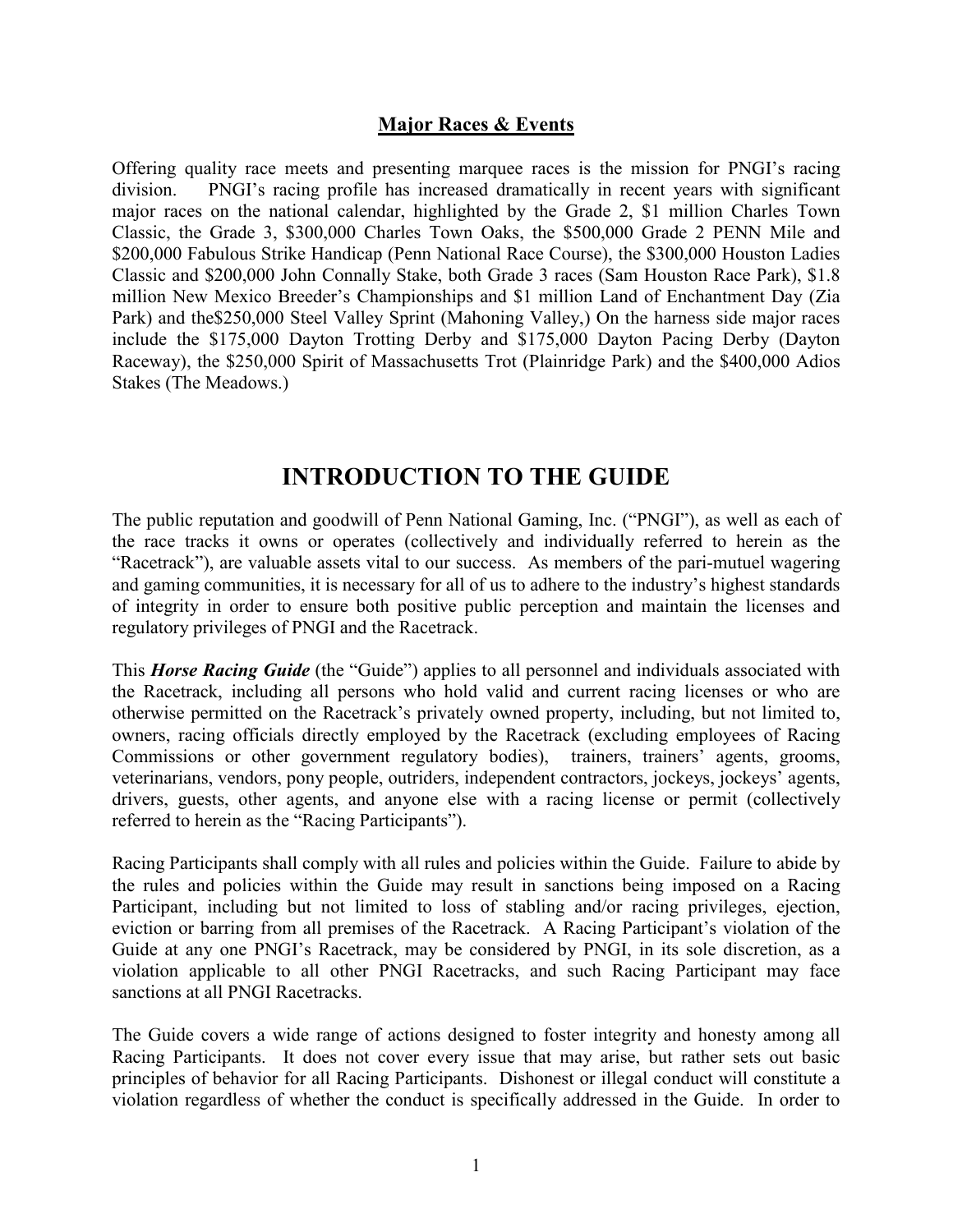maintain the privilege to enter and conduct business on the Racetrack grounds, Racing Participants must be familiar with and comply with the Guide as well as all applicable laws and regulatory requirements.

No guide or code of conduct can replace the thoughtful behavior of someone conducting their business with a high level of integrity. Thus, in addition to the Guide, all Racing Participants are also expected to conform to the racing industry's highest standards of professional and ethical conduct. Any decision to act, or not to act, against a person covered by this Guide is at the sole discretion of the Racetrack and based on the information and circumstances of each individual occurrence.

While we expect to periodically give notice relative to updates to the Guide and other matters, because of the fast-paced and highly regulated nature of our business, the Racetrack reserves the right to alter or amend this Guide and any or all of its rules and policies, at any time, and from time to time, at its or PNGI's sole discretion. The Guide is distributed in the public areas accessible to Racing Participants as well as on the websites of every Racetrack. We will make reasonable efforts to communicate any such change; however, it is incumbent upon the Racing Participants to make themselves familiar with the contents of the Guide and to be aware of any changes, updates or modifications to this Guide.

## **PART 1 – GENERAL**

## **1.1 STANDARDS OF CONDUCT**

#### *A. General*

All persons covered by the Guide shall avoid conduct that is detrimental to the integrity of, and public confidence in, the pari-mutuel wagering and gaming community. Ethical and responsible conduct serves the interests of the Racetrack, the Racing Participants, and the racing industry as a whole. Illegal or irresponsible conduct does more than simply tarnish the offender. It can put innocent persons at risk, damage the reputation of others, and undermine the public's respect and support for the racing industry.

In the normal course of our business, the Racetrack may require Racing Participants to complete and sign various forms, and provide other information as required or requested, prior to being granted access to or continuing with racing privileges at the Racetrack. Racing Participants are expected to fully cooperate at all times in these processes.

#### *B. Dishonest, Offensive or Illegal Conduct*

While criminal activity is clearly outside the scope of permissible conduct, and persons who engage in criminal activity will be subject to the appropriate legal actions, the standards of behavior for Racing Participants are considerably higher than merely avoiding conviction of a crime. Instead, persons must conduct themselves in a way that is not only "lawful," but that also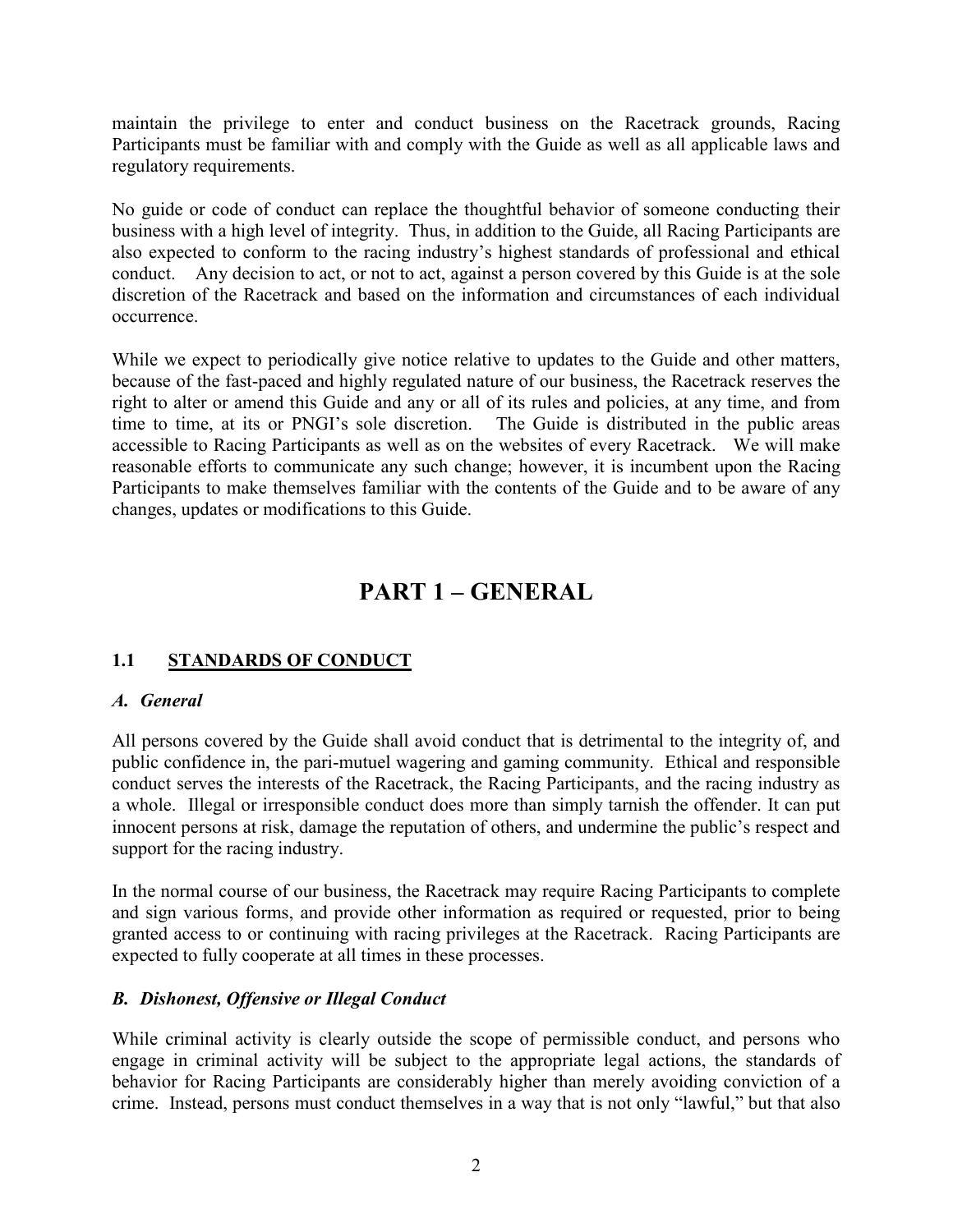promotes a high degree of integrity within the industry. Persons who fail to live up to this standard are subject to sanctions by the Racetrack.

By way of example only, and not intended as an exclusive list, the following activities are prohibited (whether within or outside of the Racetrack grounds):

- Criminal offenses of any kind;
- Violent or threatening behavior;
- Conduct that creates a negative public perception of PNGI or the Racetrack;
- Conduct that undermines or puts at risk the integrity and reputation of the pari-mutuel wagering and gaming industry in general;
- Violation of the Racetrack's safety policies or rules;
- Failure to comply with the lawful directions of authorized Racetrack representatives; and
- Misrepresentations in any application or form or other disclosure statements made to the Racetrack or to any government regulatory body.

#### *C. Racing Misconduct*

Any person(s) involved in entering or scratching horses that Racetrack reasonably believes is not in good faith will be in violation of the Guide. Examples of this conduct include, but are not limited to:

- Entering a race without the intention of racing;
- Entering a horse into a race or causing a horse to be entered into a race for the benefit of another;
- Frequent scratching of horses entered to race; and
- Knowingly receiving a horse through a transfer, or acting as a "program trainer," from/or for individuals not permitted on Racetrack's property or not properly licensed by the appropriate regulatory body.
	- i. In such cases, a trainer or other individual associated with horse may be required to provide written documentation evidencing such individual is the actual trainer, or that a legitimate transfer has taken place among the former trainer or owner, wholly separated from any matters involving such horse. Documentation that may be required includes, but is not limited to, bank records, checks, receipts or signed affidavits. This requirement is over and above any requirements that may be placed on an individual by a regulatory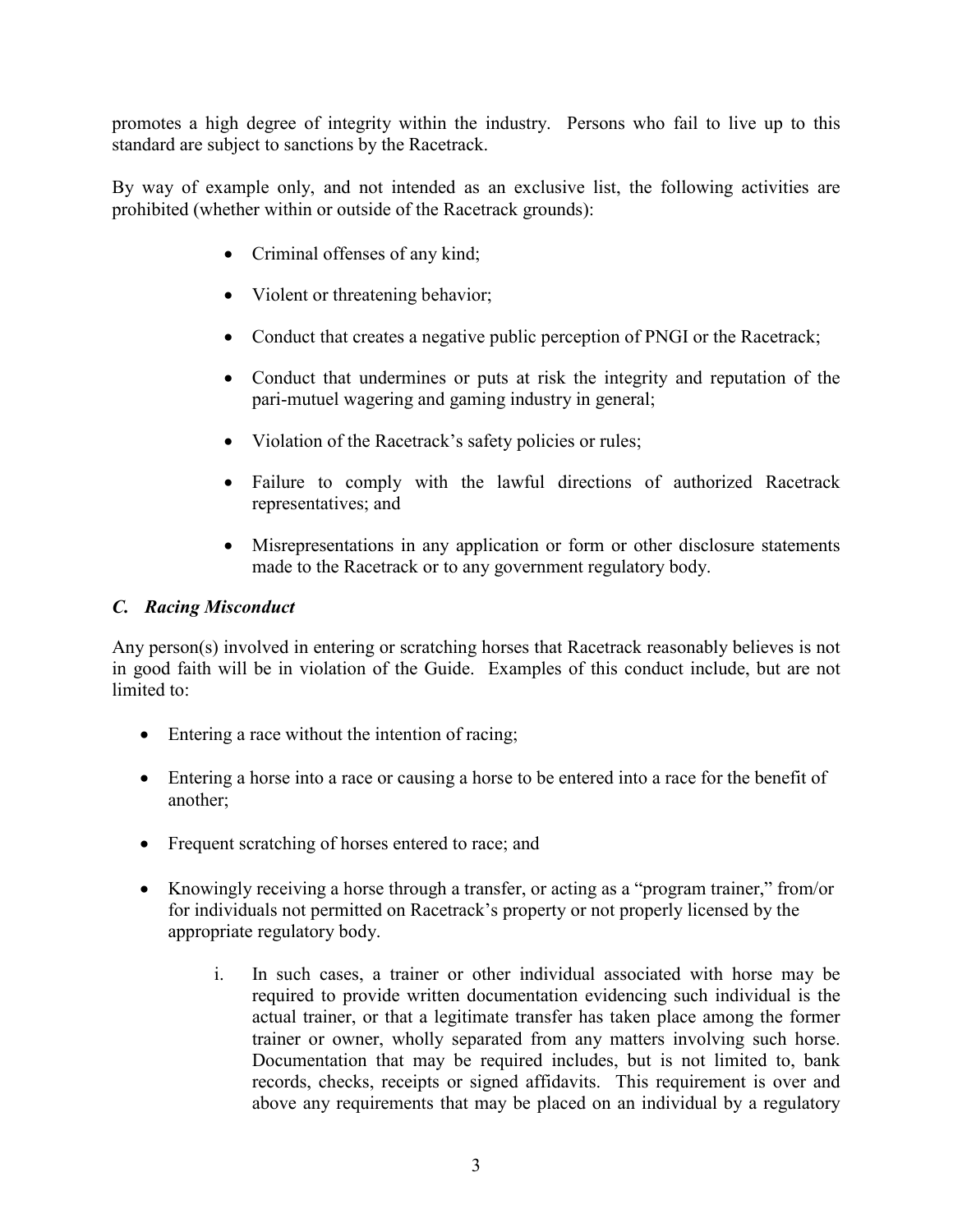body and the legitimacy of the transfer in question will be determined in the Racetrack's sole discretion.

- ii. Unless Racetrack receives documentation and evidence to its satisfaction that such a complete separation between current and former trainer exists, Racetrack reserves the right to restrict the entering of horses, or entry of horses to the grounds of Racetrack that (1) made their most recent start within 120 days; and/or (2) made their most recent start in the name of a Racing Participant who would not be permitted to participate in racing at Racetrack, whether due to action taken by Racetrack, a violation of this Guide, or based on violation of rules and regulations in the applicable jurisdiction.
- iii. In the event an individual is serving a suspension from a recognized jurisdiction, Racetrack reserves the right to restrict entries from individuals who are closely associated or related to the suspended individual or such individuals who worked directly for the suspended individual unless Racetrack has determined otherwise.

#### *D. Medications and Related Issues*

In the event of a positive test received in a recognized jurisdiction by a Racing Participant, or a horse under the care of a Racing Participant, Racetrack reserves the right to impose sanctions as contained herein.

A "positive test" is defined herein as the presence of a prohibited medication, or a medication in a horse in excess of allowable amounts as stated in the applicable rules and regulations of a recognized jurisdiction, the subsequent confirmation of such an excess by a split sample (if conducted) and the documented verification of such an excess by a recognized jurisdiction's horse racing regulatory authority; *provided however that* when a split sample is not requested, the original test indicating the presence of medication in excess of allowable amounts as stated in the applicable rules and regulations of a recognized jurisdiction shall constitute a "positive test."

Racetrack understands that positive tests occur with medications that are classified as to their pharmacological impact and its impact on the ability to affect the performance of a horse or the outcome of a race. However, an owner or trainer whose horse in such trainer's care and custody receives a positive test for a Class 1 or Class 2 medication or a Category A penalty (as determined by the most edition of the *"Uniform Classification Guidelines for Foreign Substances and Recommend Penalties and Model Rule"* as amended from time to time by Association of Racing Commissioners International, "ARCI"), or tests positive or is in possession of medication not permitted by the Food and Drug Administration (FDA) or tests positive or is in possession of a controlled substance within a recognized by jurisdiction (collectively referred to as "Medication Violations") may be sanctioned by the Racetrack, with such sanctions including revocation of racing and/or stabling privileges at Racetrack and other PNGI Racetracks, upon receipt of reasonable information acknowledging a positive test(s) or possession of such substances.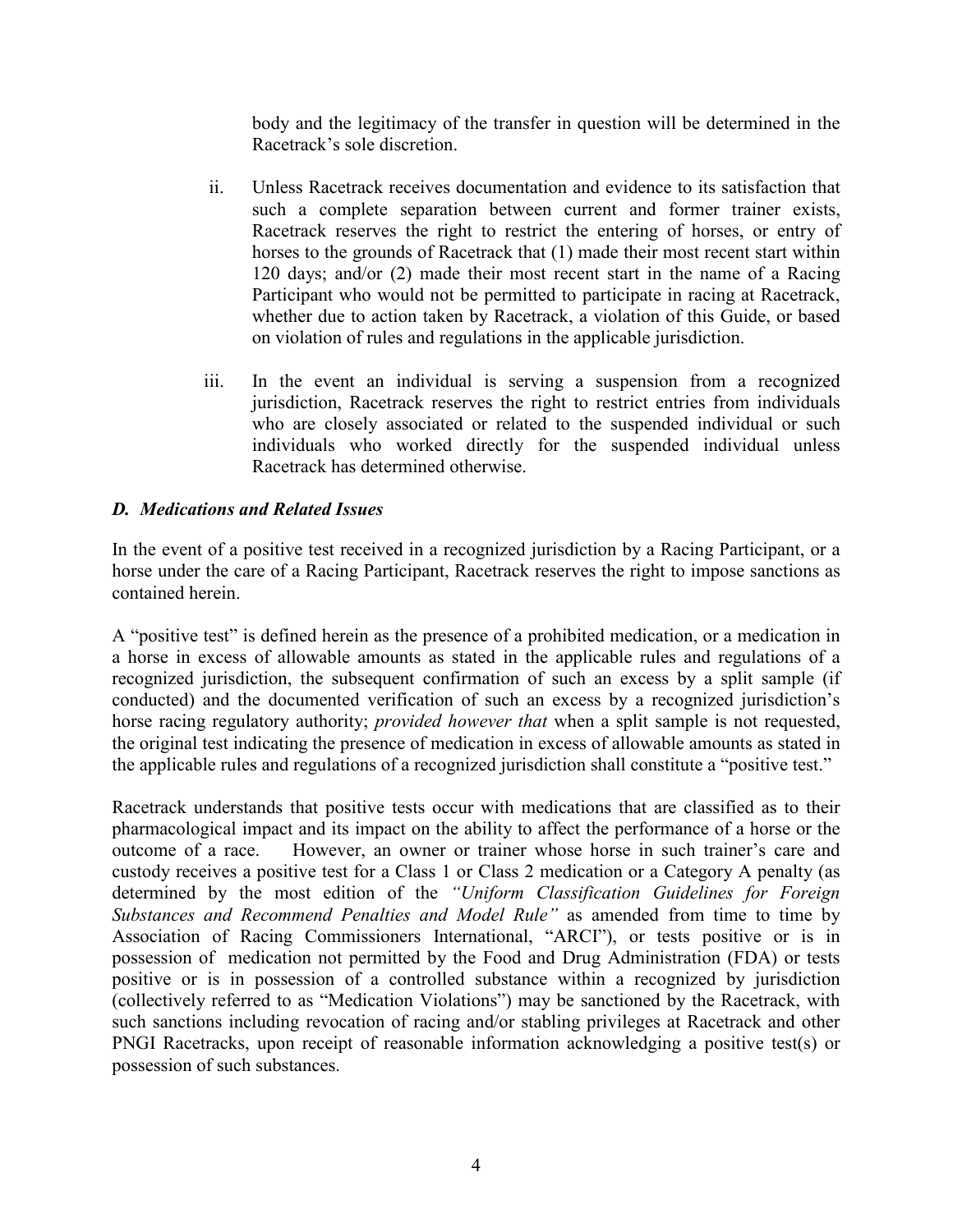The Racetrack reserves the right to restrict entry in any race at any PNGI Racetrack to a horse that has received a Medication Violation and such horse(s) may be required to vacate the grounds of the Racetrack. All horses in the care of a trainer receiving a Medication Violation, may also be requested to vacate the Racetrack grounds for a period of time as determined by the Racetrack. An Owner whose horse(s) receives a Medication Violation with two (2) or more different trainers in any recognized jurisdiction may be sanctioned by the Racetrack, which may include revocation of racing privileges at Racetrack and PNGI Racetracks. For purposes of this provision, any individual or corporation will be deemed an owner of a horse if their percentage of ownership requires them to be licensed in the jurisdiction where the positive test occurred.

A trainer, an individual horse(s) and/or the owner of an individual horse(s) that receive multiple positive tests, without regard for the classification of the medication, may be sanctioned by the Racetrack. In making such a determination, the Racetrack may consider the frequency and time span encompassing the period of reported positive tests; the classification of the medication(s) for the positive tests; the nature and severity of the medication involved in such positive tests; extenuating circumstances regarding the positive tests, and; any other previous conduct by the trainer and/or owner that Racetrack deems relevant in making such a determination regarding such positive tests.

Any adjudication process undertaken by a trainer, owner or individual associated with a horse receiving a positive test(s) shall not be a determining factor upon the Racetrack with regard to any independent action or sanctions imposed by the Racetrack.

With the exception of licensed veterinarians permitted to practice on Racetrack grounds, the possession of hypodermic needles, syringes and medications contrary to any applicable regulation is prohibited and may result in sanctions by the Racetrack.

Racetrack may take any action under this section for any violation of Prohibited Practices Section of ARCI's *"Uniform Classification Guidelines for Foreign Substances and Recommend Penalties and Model Rule"* as amended from time to time. Such Prohibited Practices include, but not limited to at this time, possession or use of Cobalt, Erythropoietin (EPO), Darbepoietin, Oxyglobin, Hemopure, and Demorphin or any other drug, substance or medication not approved by the United States Food and Drug Administration (FDA) for use in the United States or controlled medications or substances not approved within recognized racing jurisdictions.

#### *E. Illegal Drugs/Alcohol*

The use, distribution or possession of illegal drugs is not permitted at any time on grounds of the Racetrack. For the purposes of this rule, an illegal drug is any drug which is not legally obtainable, or one which is legally obtainable but has not been legally obtained, including prescription drugs not legally obtained and prescription drugs that were prescribed for someone else. Alcohol is not permitted within any Racetrack backstretch area, or in any barns or dormitories located on Racetrack property.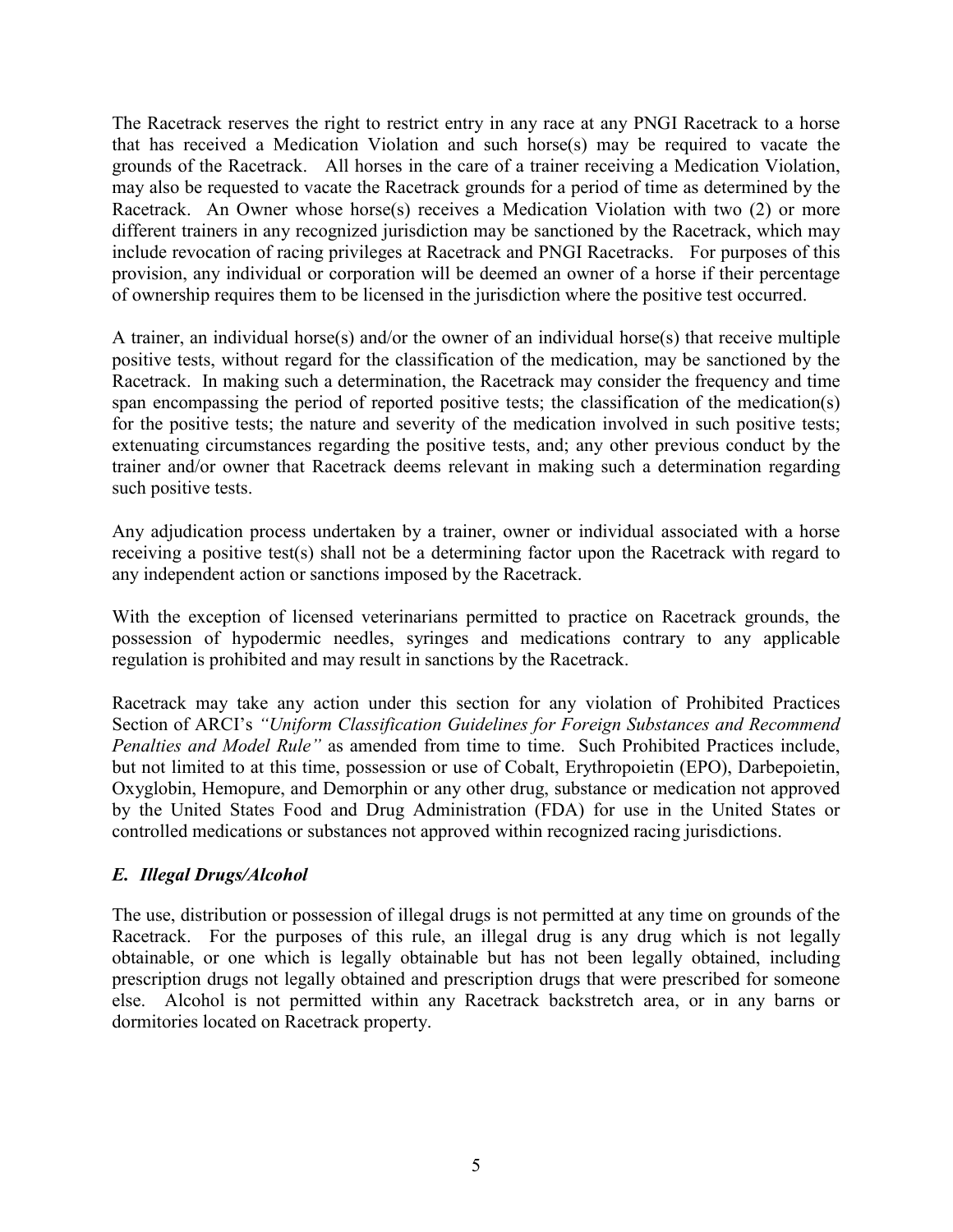## *F. No Solicitation Policy*

There is a no solicitation policy at the Racetrack, which includes, but is not limited to, circulation of petitions, political flyers, or distribution of literature not approved in advance in writing by the Racetrack. Signs identifying stables and trainers and vendors must be approved and in writing by the Racing Secretary's Office or appropriate Racetrack Manager.

### *G. Mortality Reviews*

In the event a horse suffers a catastrophic injury or sudden death either during the course of a live race, during training hours or otherwise while on the grounds of the Racetrack, Racetrack may require the trainer, and/or any other individual associated with the training, racing, care or custody of such horse to participate in a mortality review meeting with Racetrack. Such review meetings shall be scheduled as soon as practical after such incidents occur.

Furthermore, it is the responsibility of the trainer, or veterinarian for trainer, to report the death of any horse under their care or custody, regardless of reasons or circumstances, within eight (8) hours to the proper Racetrack racing official. No horse may be removed from the Racetrack grounds without such notification and authorization for removal by Racetrack. Racetrack reserves the right to require, at cost of trainer/owner of such horses, a necropsy, examination and removal of any horse that is euthanized or dies, for any reason, on the grounds of Racetrack.

Failure of any individual to participate in, and fully cooperate with the abovementioned reviews and notifications may lead to revocation of all stabling and racing privileges at the Racetrack and other PNGI Racetracks.

## *H. Animal Welfare (updated October 2021)*

The health and safety of the equine participants at all PENN racing properties is of paramount importance and all Racing Participants, especially those who are entrusted with the ownership and the ongoing care of these animals, must take all reasonable actions and care to ensure such equine participants are treated with dignity and respect.

Any Racing Participant covered by this Horsemen's Guide who handles or treats any animal without regard for the well-being of the animal or causes physical injury or pain or suffering to the animal, including excessive or unnecessary training/whipping, transporting, or neglect in the care or feeding or medical attention shown to the animal, as determined in the sole discretion of Racetrack, may be sanctioned. Except as required by statute or regulation, it is the sole responsibility of the trainer to ensure that a licensed and competent veterinarian is available at all times to ensure the health and welfare of such trainer's horses and to attend to trainer's horses at all times such horses are on the grounds of Racetrack in any and all emergency situations in which a regulatory or Racetrack veterinarian is not required to be present or to respond to a trainer's horse(s).

In the event Racetrack receives credible and verifiable information regarding a Racing Participant who knowingly, or without conducting proper due diligence, buys or sells a horse for slaughter, directly or indirectly, such individual(s) may be sanctioned by the Racetrack up to and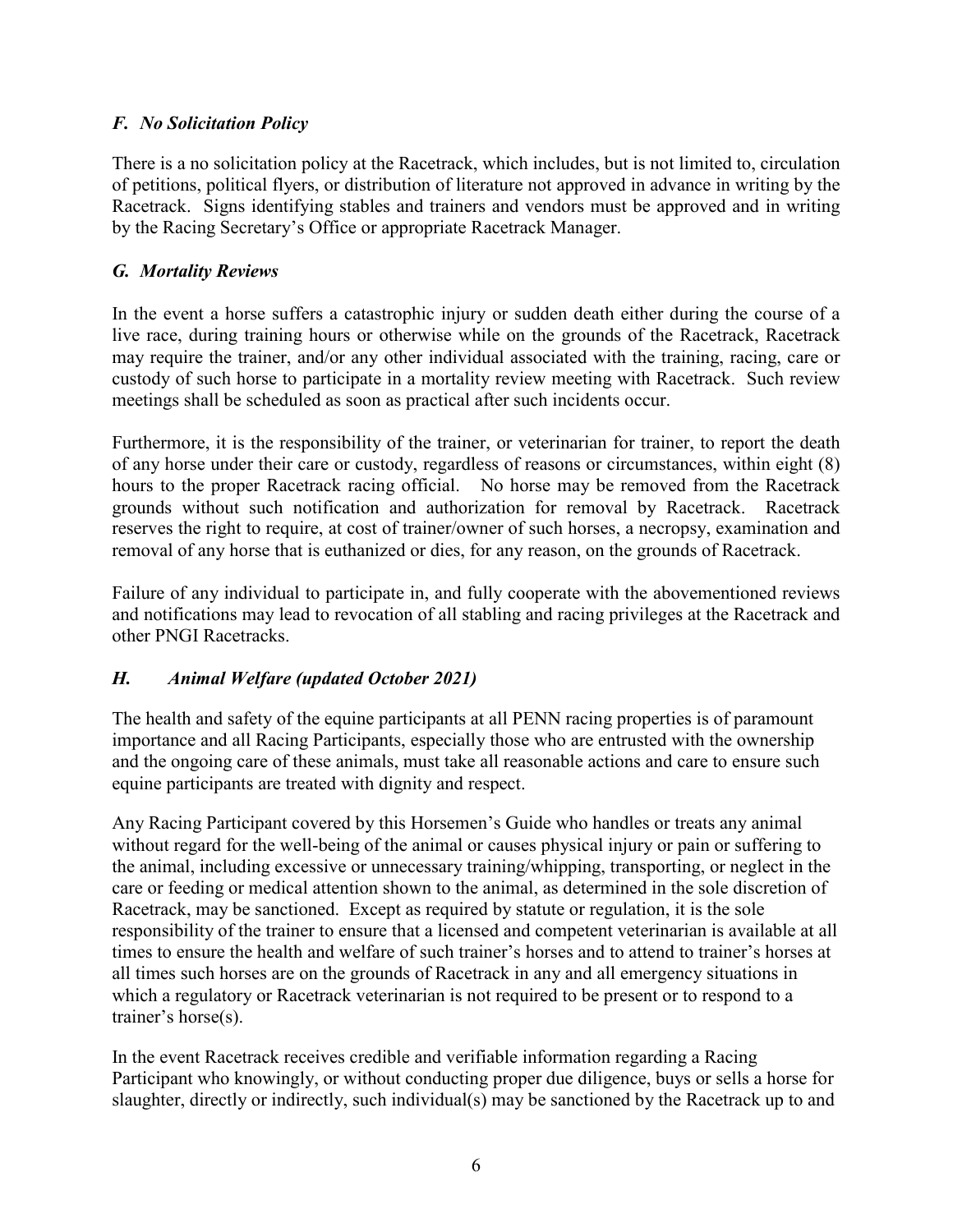including revocation of stalls and exclusion from racing at all PENN properties. The Racetrack highly encourages Racing Participants to obtain proper written documentation on sale or transfer of any horse that they previously raced or was stabled on the grounds of Racetrack and lack of such documentation shall be considered a failure in due diligence efforts. The Racetrack reserves the right to require trainer or individuals responsible for a horse to provide such documentation as requested and failure to cooperate may result in sanctions by the Racetrack, up to and including revocations of stalls and exclusion from racing at all PENN properties.

In the event Racetrack receives credible and verifiable information regarding a Racing Participant who knowingly, or without conducting proper due diligence, ships, assists in the shipping of or participates in the sale or transfer of a horse that is transported by cargo ship, such individual(s) may be sanctioned by the Racetrack up to and including revocation of stalls and exclusion from racing at all PENN properties. The Racetrack reserves the right to require trainer, owner, or any individuals responsible for a horse to provide documentation proving the shipping method being used for a horse under their care or ownership and failure to cooperate may result in sanctions by the Racetrack, up to and including revocations of stalls and exclusion from racing at all PENN properties.

## *I. Treatment of Racetrack Staff/Non-Disparagement*

All persons covered by the Guide are required to afford the Racetrack's staff the highest level of professional courtesy and treatment. Racing Participants agree to fully cooperate in providing information pursuant to any investigation by Racetrack or its agents.

Any verbal or physical mistreatment or inappropriate or disrespectful conduct toward the Racetrack's staff will be a violation of required standards.

It shall be a violation of standards for any person covered by the Guide to disparage PNGI or the Racetrack, or any of their affiliates, employees, staff or personnel, in any manner by any type of medium. This includes, but is not limited to, disparagement by use of the internet, e-mail, text messaging and via any social media such as blogs, Facebook, Twitter, etc.

## *J. Past Conduct and/or Sanctions*

Past conduct and/or sanctions having occurred at other PNGI Racetracks, in other recognized jurisdictions or at other facilities may be considered when evaluating the fitness of an individual covered by the Guide to conduct business on any PNGI Racetrack property. Such evaluations and decisions will be at the sole discretion of PNGI and the Racetrack.

## **1.2 REPORTING GUIDELINES AND WHISTLEBLOWER PROTECTION**

Individuals may, in good faith, report violations or suspected violations of the Guide via written submission made in a timely manner to the PNGI Corporate Vice President of Racing (c/o PNGI's corporate office at 825 Berkshire Blvd., Wyomissing, PA 19610) or the Racetrack's Director of Racing. There will be no retaliation of any kind against any person for good faith reporting of a suspected violation. Any person who feels that they have been retaliated against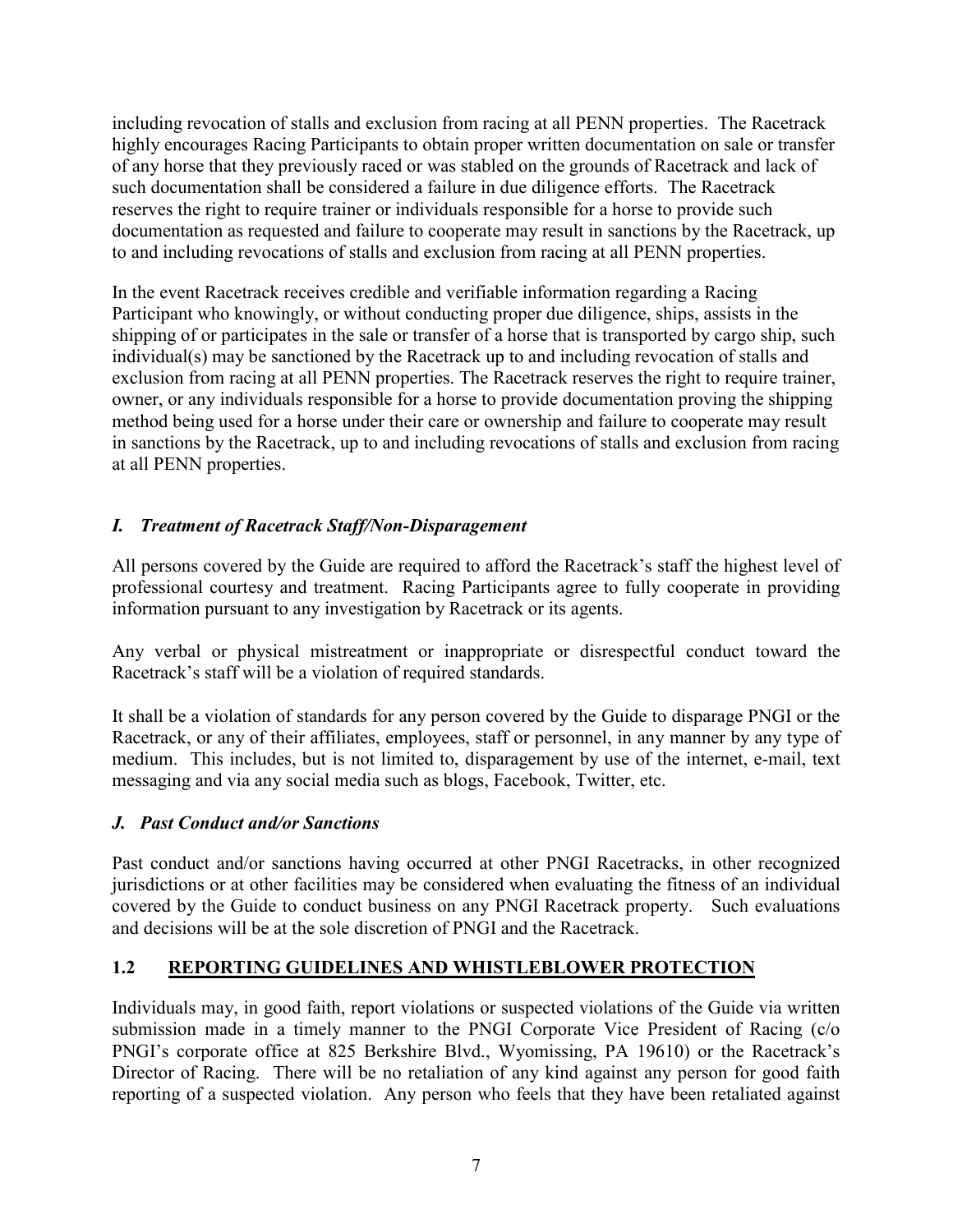shall report it as set forth above. Any person who retaliates against someone who in good faith has reported a suspected violation is subject to sanctions by the Racetrack.

## **1.3 ACTING IN GOOD FAITH**

Anyone filing a report or complaint concerning a violation or suspected violation of the Guide must act in good faith and have reasonable grounds for believing the information disclosed indicates a violation. Any allegations that prove not to be substantiated and which prove to have been made maliciously or were known to be false when made will be viewed as a serious violation of the principles contained in this Guide.

## **1.4 RACETRACK AS SOLE ARBITER**

As property owner responsible for the integrity of racing at its locations the Racetrack is the sole and ultimate arbiter in interpreting and enforcing provisions of this Guide and the Local Racing Guide of the respective Racetrack.

## **1.5 RACETRACK AS A PRIVATE ACTOR**

While Racetrack may consider violations of racing rules in recognized jurisdictions and/or results of medication testing performed by a recognized jurisdiction when exercising its rights against individuals violating provisions of this Guide, Racetrack is a wholly separate and private entity from any state agency or government regulatory body and Racetrack at all times acts independently from any such agencies or regulatory bodies with respect to all persons covered by the Guide.

As Racetrack is duty bound to uphold the law, no efforts by Racetrack to do so shall be construed as Racetrack operating as an instrument of the state.

#### **1.6 INSURANCE**

All persons holding a racing license or permit as a trainer may be required to have workmen's compensation insurance as required by the Racetrack and/or recognized jurisdictional authority or Racing Commission. Trainers shall, upon request by Racetrack or recognized Racing Commission or jurisdictional authority, provide a workmen's compensation certificate and any other documentation Racetrack, Racing Commission or jurisdictional authority may reasonably request evidencing that the foregoing insurance is in effect.

Racetracks may require trainers on behalf of themselves, and their agents and employees, as well as any other vendors, guests or independent contractors working or entering the grounds of the Racetrack, to maintain comprehensive general liability insurance in a minimum amount proscribed in the Local Racing Guide or required by the Racetrack, which is intended to indemnify the Racetrack, and its directors, officers, employees, landlords and agents from any and all liability arising from a trainer's actions. If such general liability insurance is mandated in the Local Racing Guide, the individual, upon request by Racetrack, shall provide a certificate of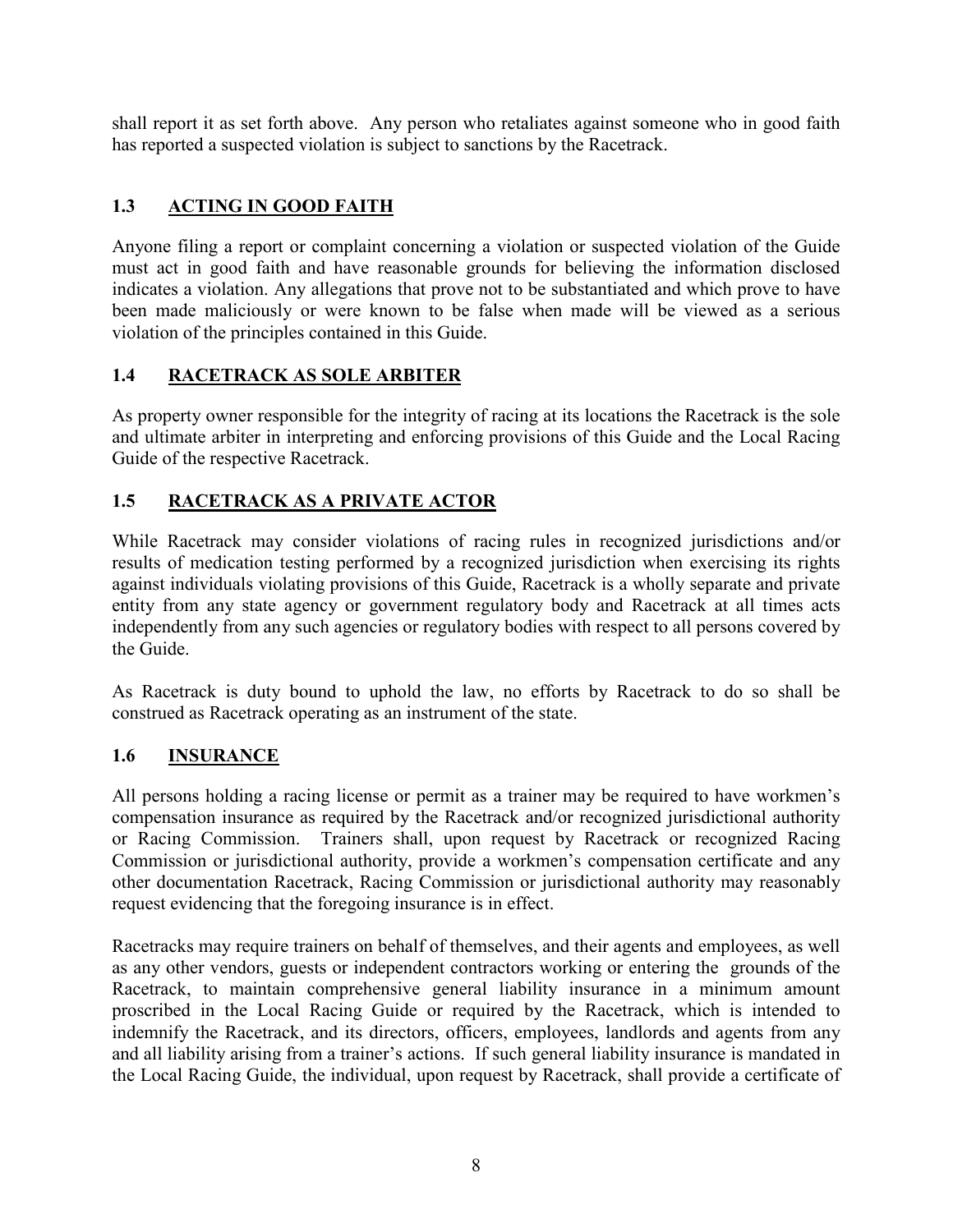insurance and any other documentation Racetrack may reasonably request evidencing that the foregoing insurance is in effect.

Any vehicle operated on the Racetrack grounds or in the Racetrack stable area may be required to be properly registered with Racetrack and proof of proper insurance will be required upon request. No person shall operate any vehicle on the grounds of Racetrack without a valid driver's license.

Racetrack reserves the right, at any time, to require Racing Participants to show proof of any appropriate insurance coverage as it deems necessary.

## **1.7 SURVEILLANCE/INSPECTION**

The racing industry is highly regulated and requires significant oversight including securityrelated measures. As a result, surveillance and security inspection measures are in use within the Racetrack premises. All individuals entering the grounds at the Racetrack consent to all surveillance and/or inspection measures employed by the Racetrack for both individuals and horses.

The Racetrack may require horses to be placed in a pre-race surveillance program and/or specified secured areas prior to the post time of the race in which they are entered under terms, conditions, policies and procedures prescribed from time to time by the Racetrack.

Racetrack reserves the right to inspect any vehicle entering, exiting or parked on the grounds of the Racetrack as well as any piece of equipment brought onto the grounds of Racetrack by any individual. Failure to allow inspections under this section may result in sanctions by the Racetrack.

A trainer and his/her veterinarian are required to ensure that there will be no treatment or administration given to a horse (other than for a documented emergency situation), or medications administered to a horse, on race day, other than the administration of approved race day medication(s) in the respective jurisdiction of Racetrack. Racetrack reserves the right to impose additional requirements for horses scheduled to race, including but not limited to restricting access to horse's stall on race day for purposes other than feeding, general grooming and administration of permissible race day medication(s) of such horse as well as emergency veterinary care.

Responsibility and costs for any horse in any surveillance program will remain solely with the horse's trainer. In no event will Racetrack assume responsibility or liability for such horse(s).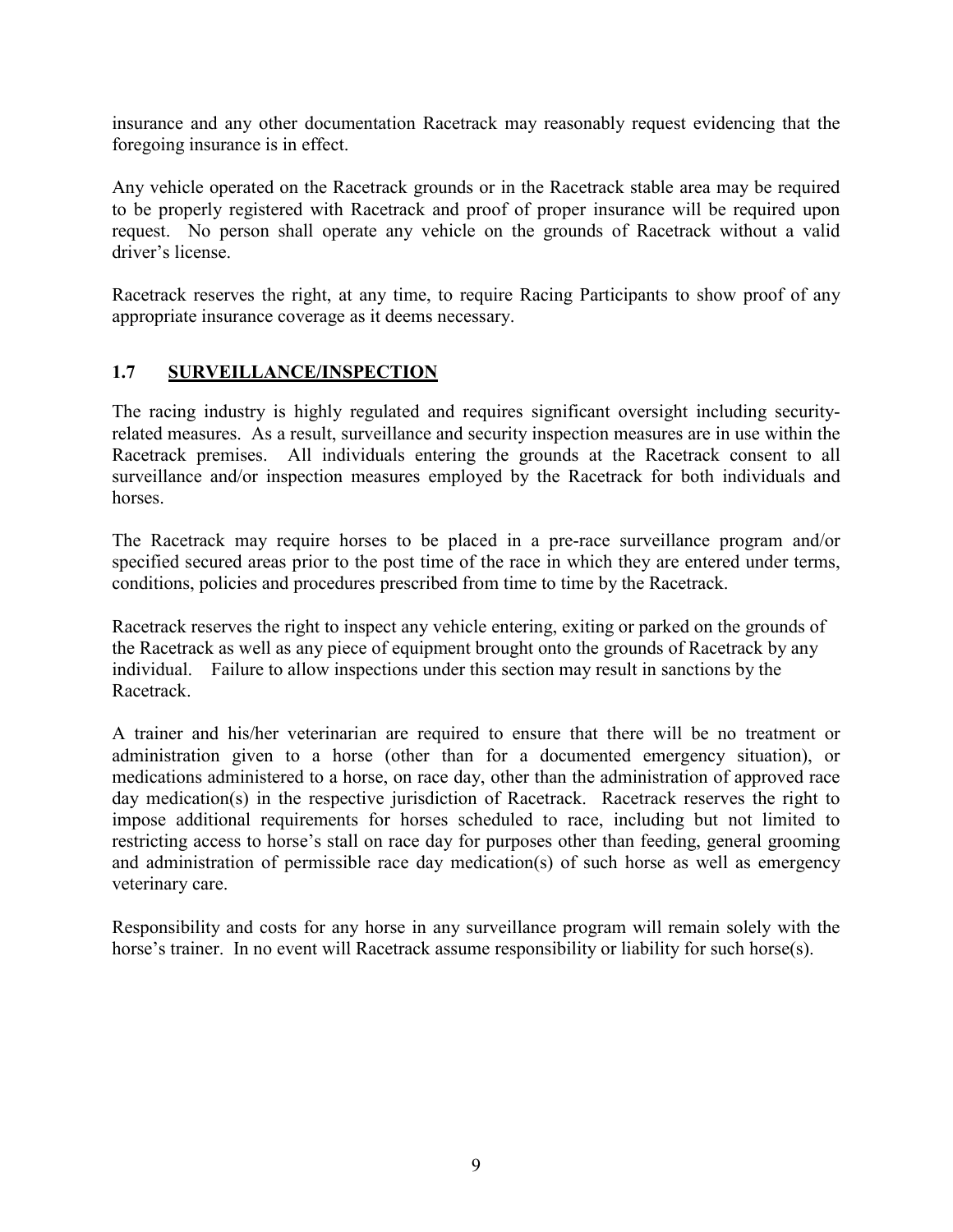#### **1.8 ASSUMPTION OF RISKS**

All persons covered by this Guide acknowledge horses, horse riding and racing, horse training and practicing, caring for horses and all other equestrian related activities can be extremely dangerous and routinely involve risk of serious injury, death and/or property damage.

By participating in our industry and choosing to enter the Racetrack premises and participate in Racetrack events voluntarily, Racing Participant has and does hereby assume all of the above risks, and releases Racetrack, on the Racing Participant's behalf and on behalf of all their family members, and will hold Racetrack harmless from any and all liability, actions, causes of actions, debts, claims and demands of every kind and nature whatsoever which Racing Participant now has or which may arise out of or in connection with his/her participation in those activities and risks.

## **PART 2 – RESULT OF GUIDE VIOLATIONS**

#### **2.1 IMPOSITION OF SANCTIONS**

A violation of any of the rules and policies set forth in this Guide and/or Racetrack's Local Guide may lead to the imposition of sanctions against Racing Participants. Subject to applicable regulatory requirements, sanctions shall be administered in the sole discretion of the Racetrack, including but not limited to:

- i. temporary suspension or permanent loss of privileges, including loss of stabling and/or racing privileges at Racetrack;
- ii. loss or refund of any or all nomination, declaration and entry fees;
- iii. being barred from all Racetrack and PNGI's Racetrack premises;
- iv. being barred from any PNGI property or facility;
- v. any other remedy available by law.

Any sanction which involves a Racing Participant's privileges being suspended or revoked, or a Racing Participant being barred from Racetrack premises, may involve such loss, suspension or barring from any or all of the PNGI Racetracks, as determined in the sole discretion of PNGI and or Racetrack. Subject to Section 2.2 below, the sanctions as set forth by Racetrack for any violation of the rules and policies are final.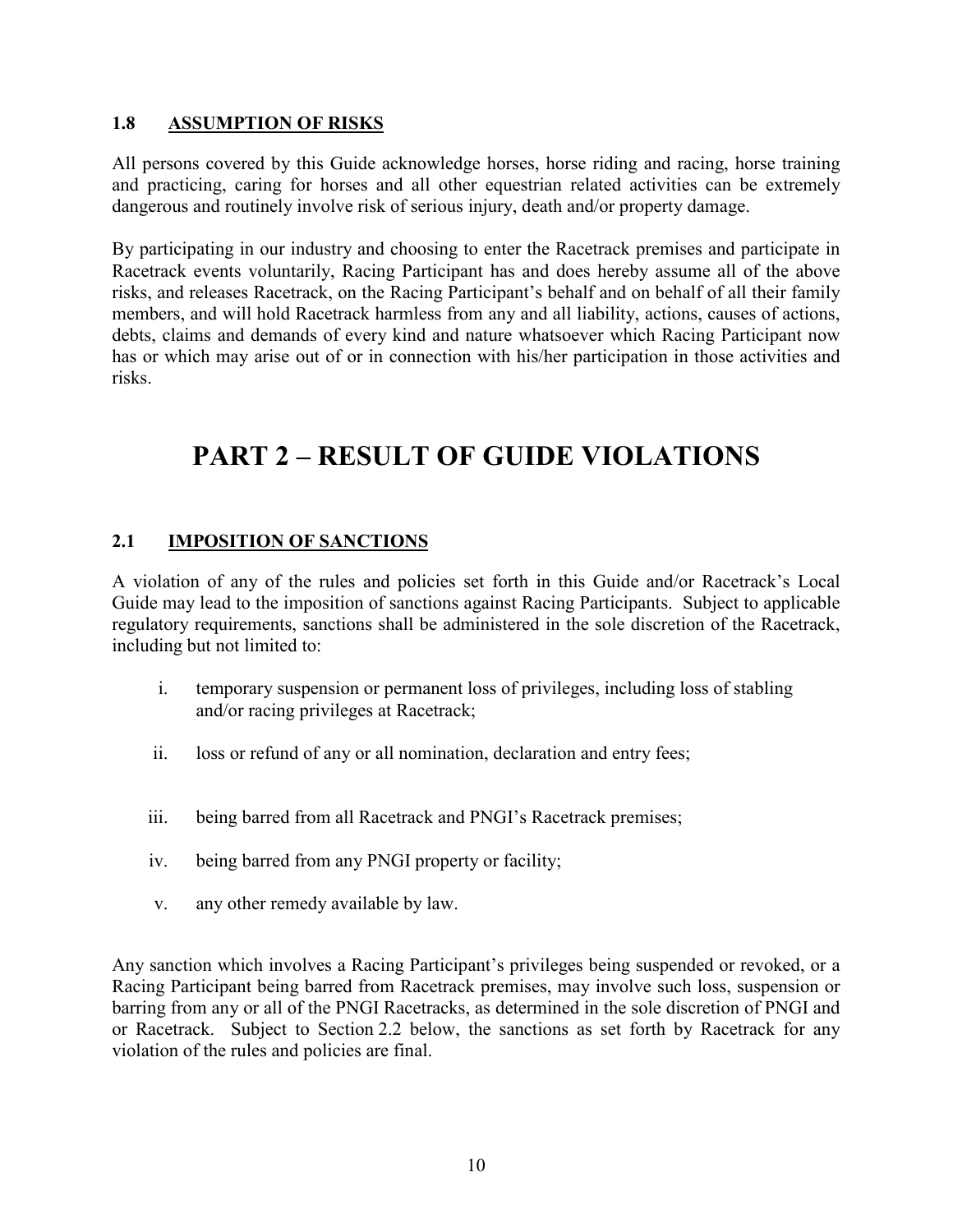#### **2.2 OPPORTUNITY FOR RECONSIDERATION**

In cases where Racetrack has barred a Racing Participant from the premises for a period of more than two (2) years, such person subject to such action may seek review of the decision by written request directed to the PNGI Corporate Vice President of Racing or the Director of Racing at Racetrack which originally issued the ejection and setting forth, in detail, the grounds for the request for reconsideration.

Any review shall not be considered until a minimum of one (1) year has elapsed since the last review of such ejection. Racetrack is under no obligation to grant a review or reconsider a prior ejection.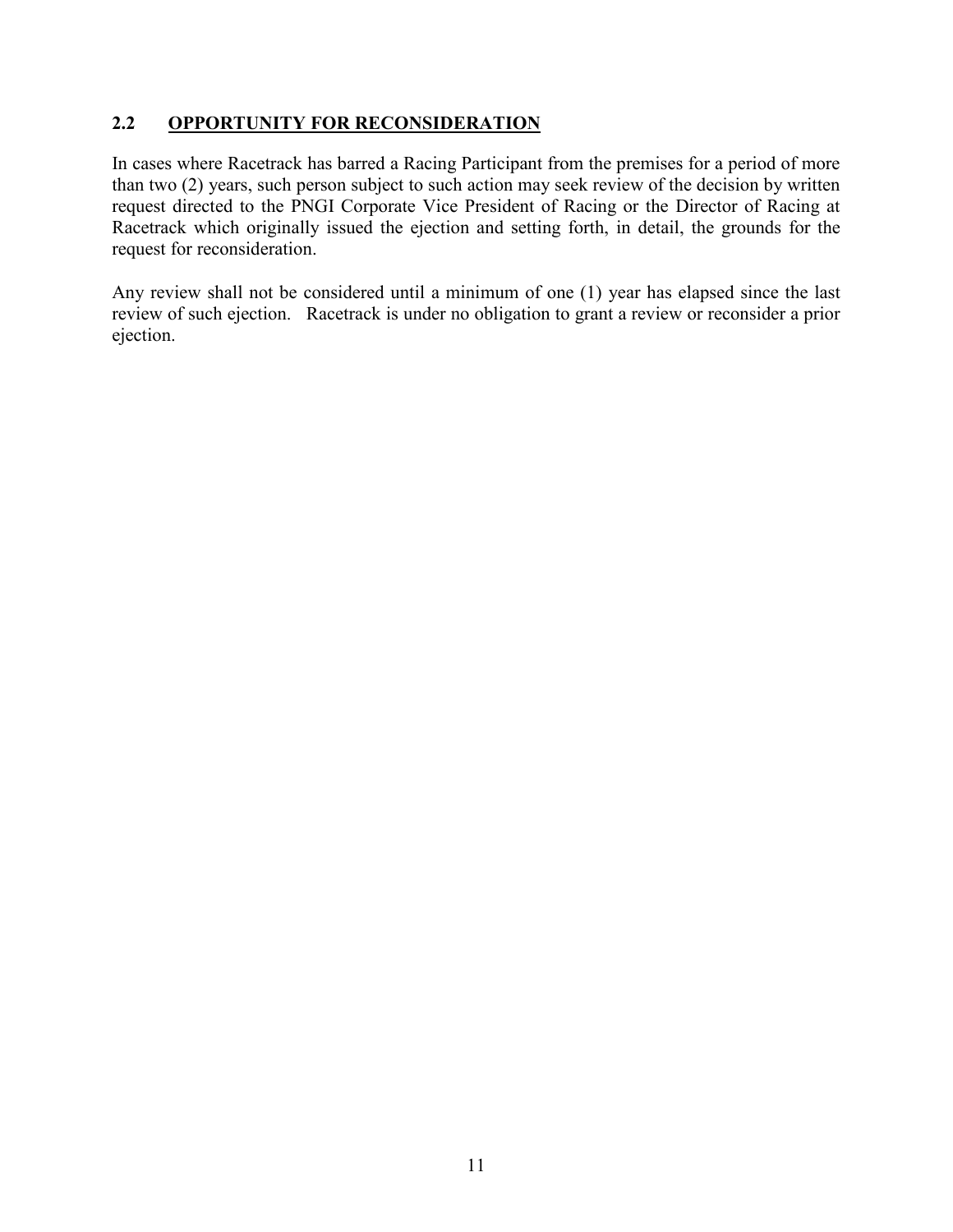# Plainridge Park Casino Property Guidelines



## **TABLE OF CONTENTS**

| <b>CONTACT INFORMATION</b>             |    |
|----------------------------------------|----|
| <b>MASSACHUSETTS GAMING COMMISSION</b> |    |
| PGR, INC. RACING OFFICIALS & PERSONNEL | 12 |
| HORSEMEN'S ORGANIZATIONS               | 13 |
| RACING OFFICE GUIDELINES               | 14 |
| <b>JUDGES GUIDELINES</b>               | 16 |
| <b>PADDOCK PROCEDURES</b>              | 17 |
| <b>DRIVERS</b>                         | 18 |
| <b>TRAINERS</b>                        | 20 |
| <b>STARTERS GUIDELINES</b>             | 21 |
| <b>CLAIMING INFORMATION</b>            | 22 |
| PURSE DISTRIBUTION                     | 23 |
| <b>SAFETY RULES</b>                    | 24 |
| <b>BARN AREA</b>                       | 25 |
| <b>RACETRACK</b>                       | 26 |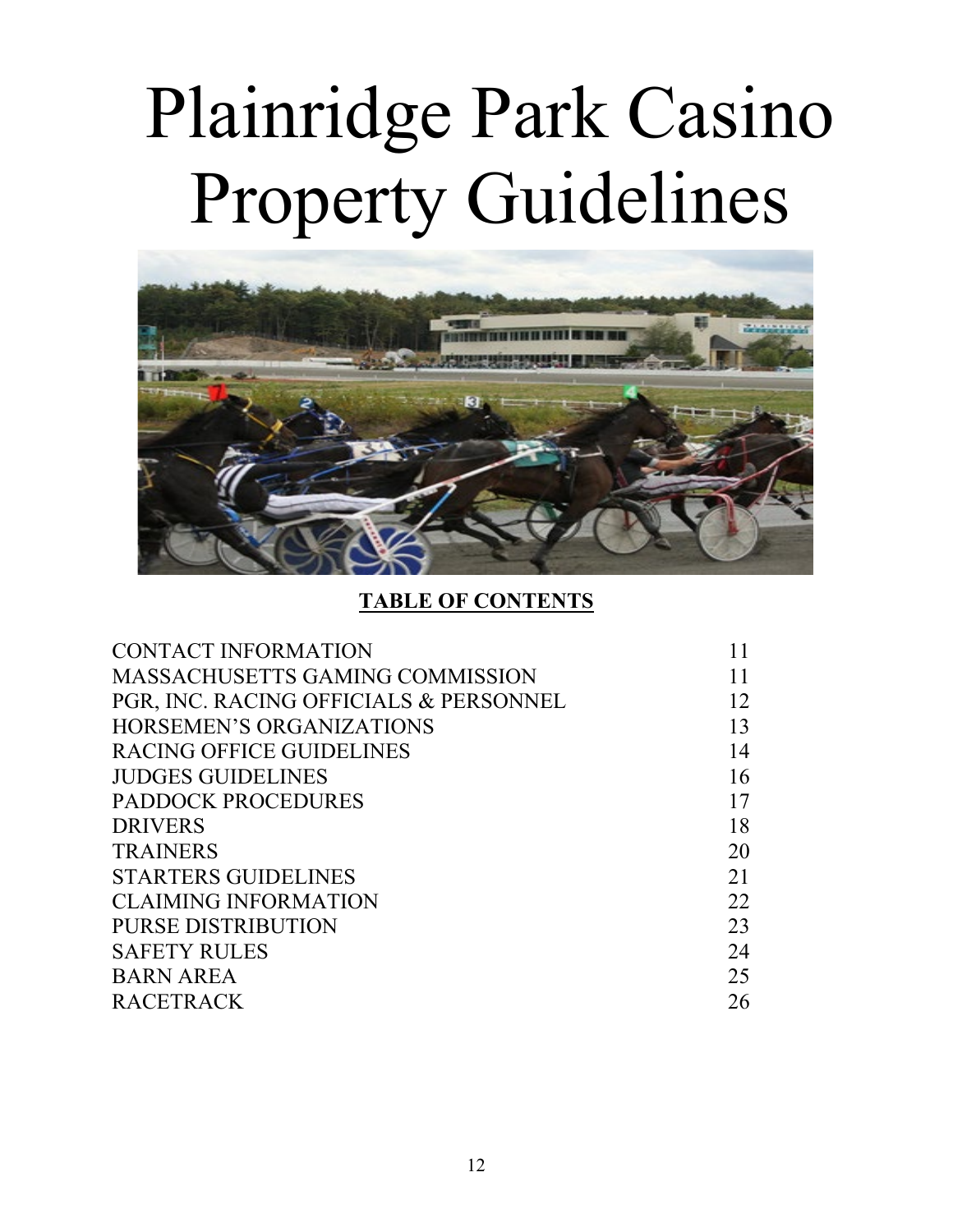## **PLAINVILLE GAMING & REDEVELOPEMENT, LLC PLAINRIDGE PARK CASINO**

## **LOCAL RACING GUIDE**

## **Contact Information**

| Mailing Address:      | Plainville Gaming and Redevelopment, LLC<br>c/o Plainridge Park Casino<br>301 Washington Street<br>Plainville, MA 02762 |
|-----------------------|-------------------------------------------------------------------------------------------------------------------------|
| Main Phone:           | 508-576-4500                                                                                                            |
| Website:              | www.plainridgeparkcasino                                                                                                |
| 2022 Race Dates:      | April 11 – November 25                                                                                                  |
|                       |                                                                                                                         |
| Racing Office:        | 508-576-4485 / 508-576-4486                                                                                             |
| Judges' Office:       | 508-576-4487                                                                                                            |
| MA Gaming Commission: | 508-576-4564                                                                                                            |

## **MASSACHUSETTS GAMING COMMISSION**

| Honorable Charlie Baker                                                   | Governor                                                             |
|---------------------------------------------------------------------------|----------------------------------------------------------------------|
| Cathy Judd-Stein<br>Eileen O'Brien<br>Bradford R. Hill<br>Nakisha Skinner | Chair, Massachusetts Gaming Commission<br>Member<br>Member<br>Member |
|                                                                           |                                                                      |

Karen Wells **Executive Director** Dr. Alexandra Lightbown Director of Racing

*Massachusetts Gaming Commission* 101 Federal St. Boston, Massachusetts 02110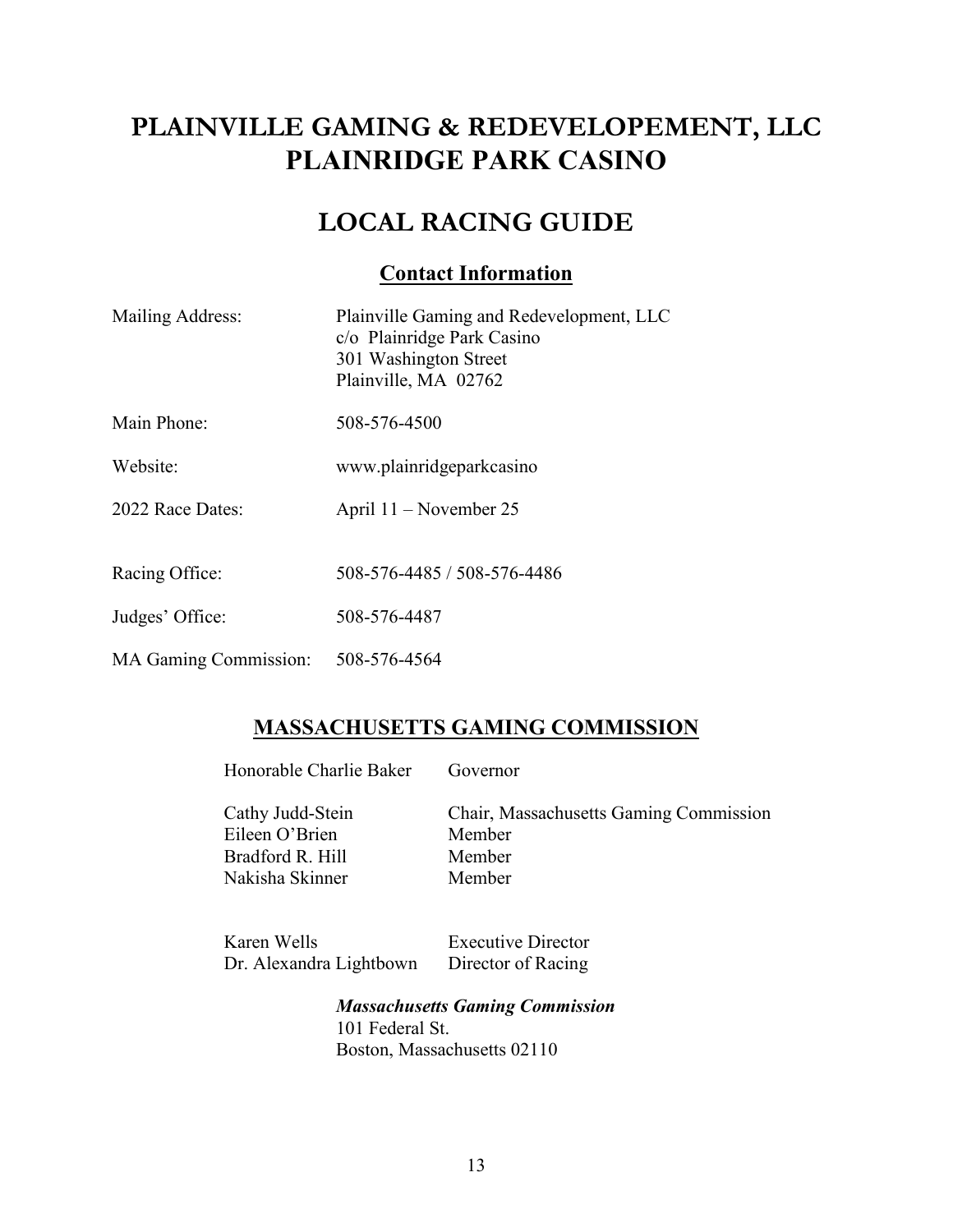## **PLAINVILLE GAMING & REDEVELOPEMENT, LLC PLAINRIDGE PARK CASINO** Racing Officials and Personnel

| Christopher McErlean    | Corporate Vice President Racing, PNGI |
|-------------------------|---------------------------------------|
| North Grounsell         | Vice President, General Manager       |
| Stephen O'Toole         | Director of Racing                    |
| Lenny Calderone         | Racing Services Manager               |
| Paul Verrette           | Racing Secretary                      |
| Charles Eaton III       | Presiding Judge                       |
| James Tomaso            | Program Director / Clerk of Course    |
| <b>Gregory Brewster</b> | Paddock Judge                         |
| Chrissy Nadeau          | Identifier                            |
| <b>Richard Flanders</b> | Starter / Patrol Judge                |
| Alfred Scivola          | Horsemen's Bookkeeper                 |
| Dr. Jeremy Murdock      | <b>Track Veterinarian</b>             |
| Ed Angel                | <b>Track Supervisor</b>               |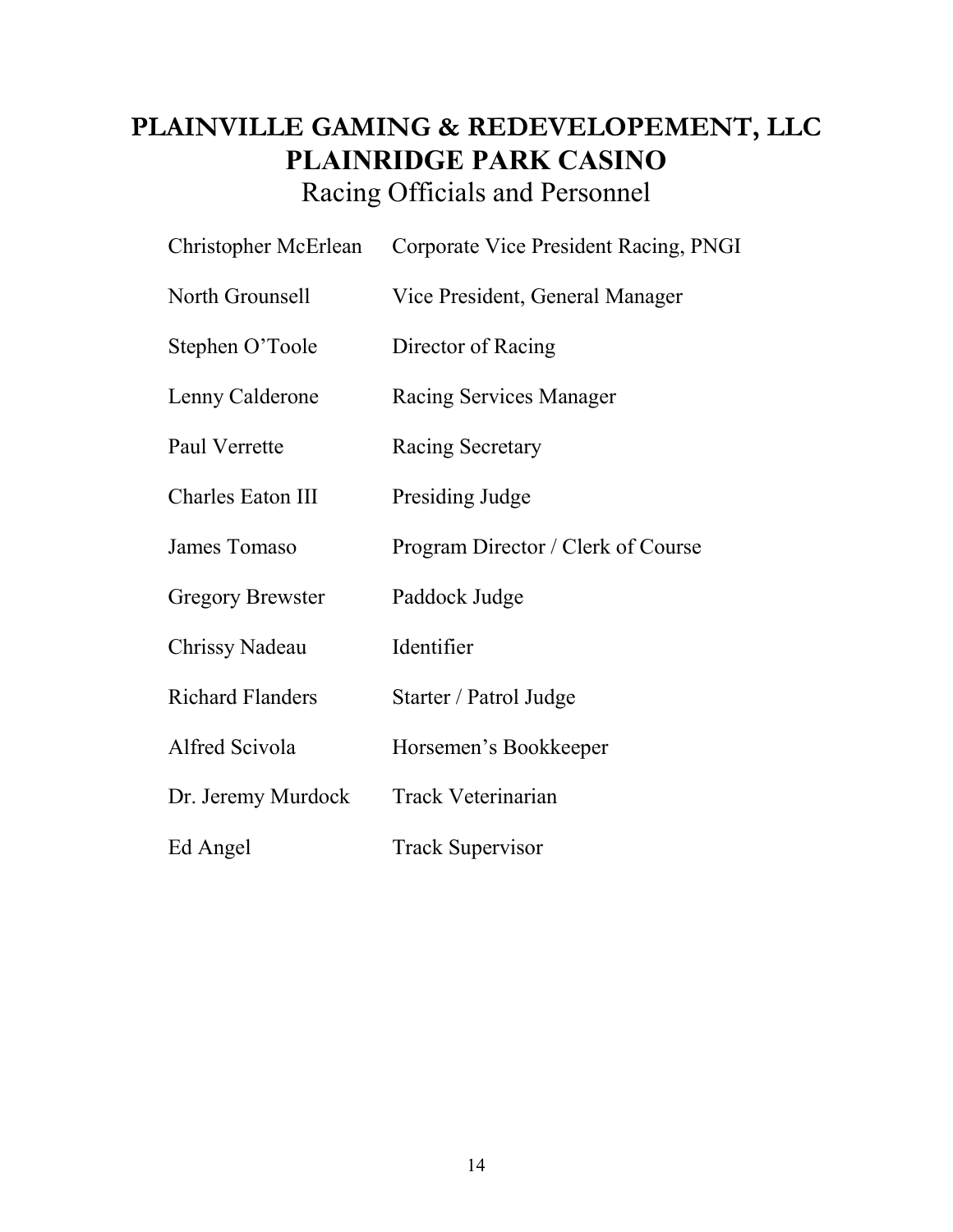## **HORSEMEN'S ORGANIZATIONS**

## **Harness Horsemen's Association of New England**

P.O. Box 1811 Plainville, Massachusetts 02762

Robert McHugh, President James Hardy, Vice President Paul London, Treasurer Alice Szpila, Managing Director Frank Antonacci, Director Robert Bogigian, Director Joseph Flynn, Director Paul Silva, Director Joseph Therrien, Director

## **Standardbred Owners of Massachusetts Inc.**

P.O. Box 1682 Plainville, Massachusetts 02762 508-528-1877 www.sominc.net

Raymond "Chip" Campbell, President Paul Vacca, Vice President Nancy Longobardi, Secretary Treasurer George Ducharme, Director Clifford Morcom, Director Christopher Antonacci, Director Paul Fontaine, Director

## **New England Amateur Harness Drivers Club**

301 Washington Street Plainville, Massachusetts 02762

#### William Abdelnour, President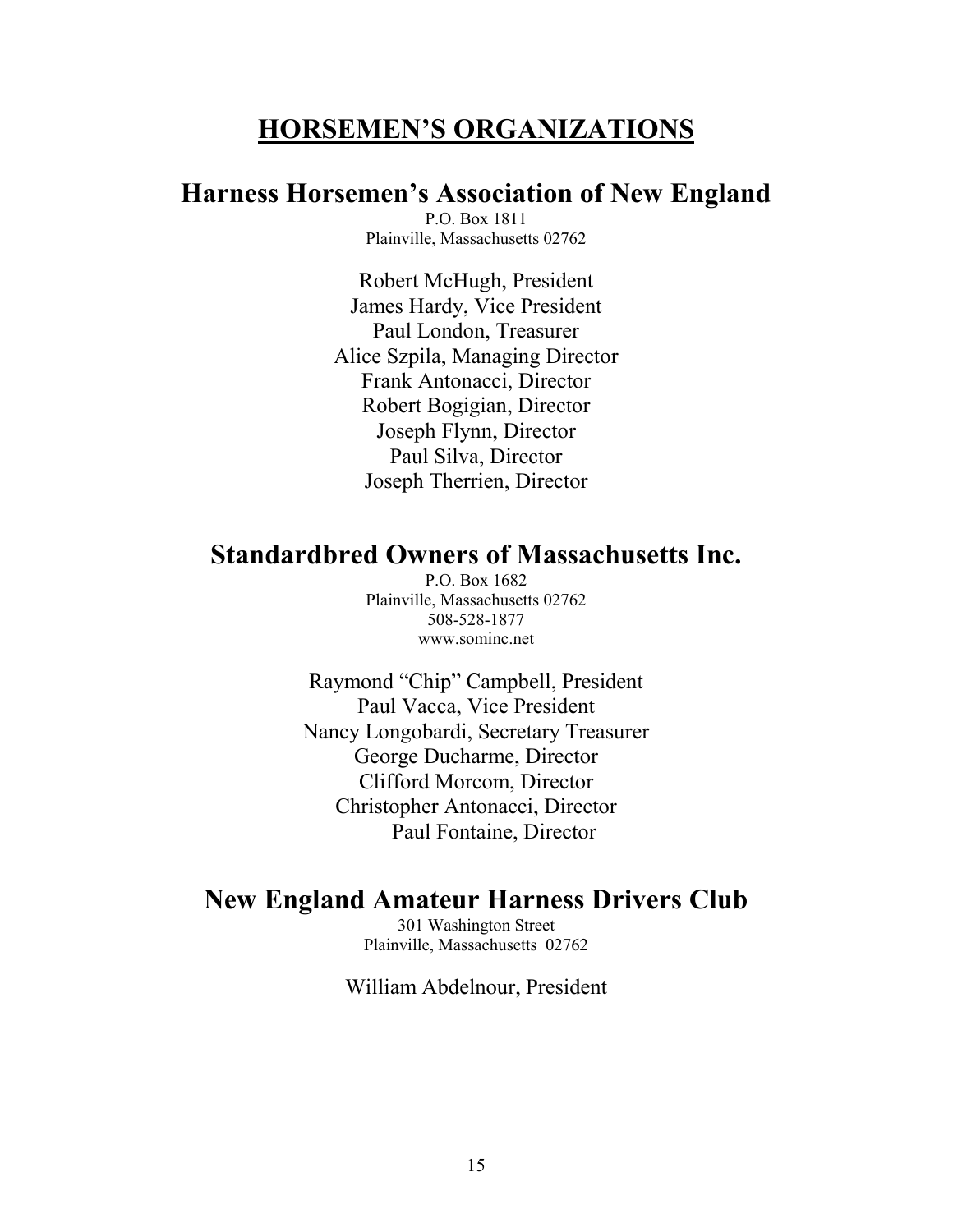## **RACING OFFICE GUIDELINES**

The applicable rules of the Massachusetts Gaming Commission (MGC) and/or the United States Trotting Association (USTA) shall be strictly enforced. All licensed persons participating at this meet are presumed to be familiar with these rules. Copies of these policies are available in the Judges' and Racing office, and on the Plainridge Park Casino website. Any future changes to these policies will be prominently posted in those three locations.

All trainers are required to complete, sign and submit a *Racing Application***.** Participation in pari-mutuel and qualifying races and training is not permitted until the Racing Secretary approves the Racing Application.

Horses are required to have a negative Coggins test which expires no earlier than December 1, 2022. Trainers should be aware that this may be a different policy than in other jurisdictions and should plan accordingly. Horses must show proof of EHV1 vaccination in 2022. Trainers must provide a Health Certificate with destination Plainridge Park dated within thirty days of the horse's arrival on property. All paperwork must be received by the race office prior to entering to race. NO EXCEPTIONS!

Approved drivers must report with their USTA licenses to the Clerk of the Course. Drivers with expired licenses will be given only one (1) notice to renew. All drivers must give their USTA number to the Race Office at Plainridge Park Casino prior to participation in overnight races or qualifying events at Plainridge Park Casino.

All trainers and drivers must complete the *"Release and Waiver of Liability, Assumption of Risk and Indemnity Agreement*" prior to exercising, training or racing any horse on the Plainridge Park Casino track. This is a pre-requisite for qualification to be insured under accident and disability insurance policy, and there shall be no exceptions.

Unless otherwise noted, the race office will open on draw mornings at 8:00 AM and the entry box will close at 9:00 AM.

Trainers shall be held fully responsible for telephone declarations. The USTA online entry system should be utilized whenever possible.

It is the policy of Plainridge Park Casino that every attempt will be made to race approved horses on a weekly basis. While circumstances may be such that horses occasionally "race back" on short rest, such decisions are made entirely at the Race Secretary's discretion.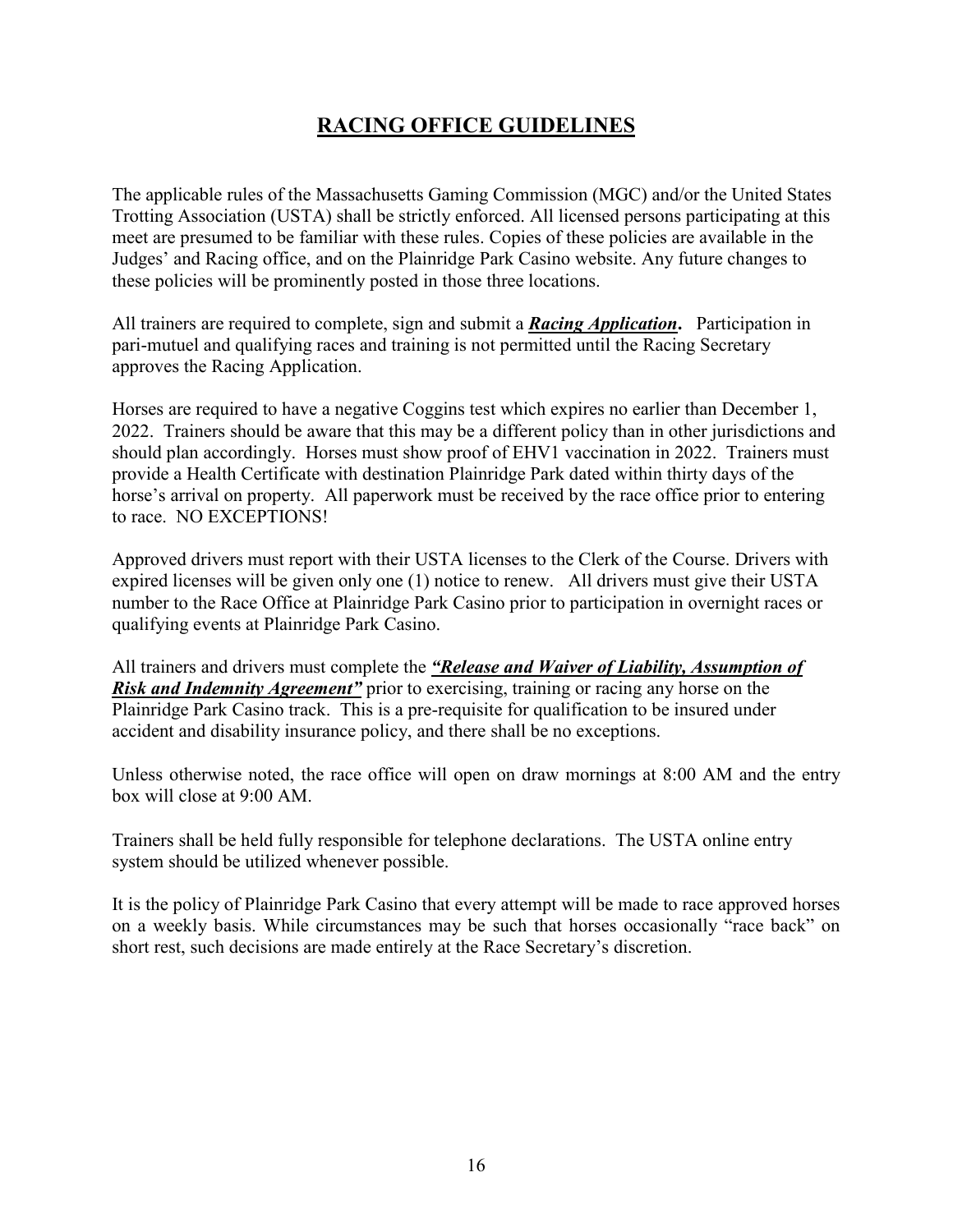Race conditions may be altered and any and all events are subject to being combined at discretion of Racing Secretary to create full fields.

Horses entered incorrectly, whether deliberately or mistakenly, may be moved to the class to which they actually are eligible at discretion of Racing Secretary.

Horses may not drop more than one (1) class without permission of the Racing Secretary. Any horse winning its last start, including optional claimers, may be required to move up in class in their next start. Winning horses that do not advance in class may be drawn to the outside.

Horses qualifying at Plainridge Park Casino are expected to make their next pari-mutuel start at Plainridge Park Casino unless approved by the Racing Secretary. Failure to adhere to this policy may result in loss of racing privileges.

Post positions for all events will draw by the USTA computerized draw system. Horses fitting a lower condition may be drawn to the inside. Horses not fitting an original condition may be drawn to the outside.

#### *Draw Schedule will be posted on the weekly condition sheets.*

*Scratch Time is 10:00 AM the day following the draw.*

## **Qualifying Standards**

## **PACE - 2:02 TROT - 2:04**

- Two (2) second allowance for half-mile pari-mutuel tracks
- Two (2) second allowance for two and three-year-olds
- Allowances are cumulative

Any changes to qualifying standards will be posted on the weekly condition sheet.

Qualifying day and post times will be listed on the weekly condition sheet.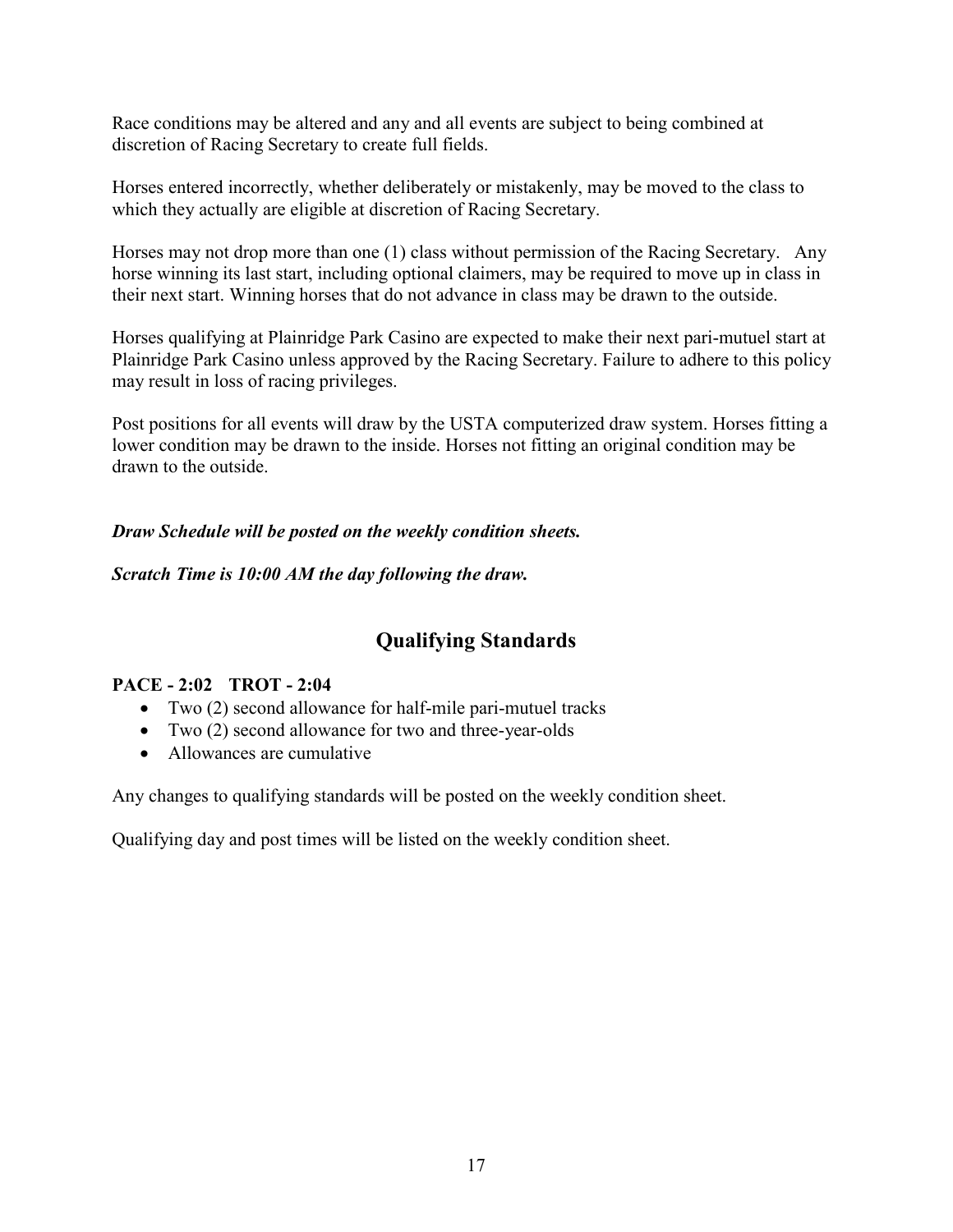## **JUDGE'S GUIDELINES**

All scratches and changes must be processed through the Judges' Office. Trainers are responsible to check on the status of catch drivers and Also Eligibles with the Judges.

Trainers are responsible for the condition of both their horses and equipment. If an unnecessary delay is caused by faulty equipment or shoeing, the trainer may be fined.

Broken equipment must be shown to the paddock judge or starter immediately after the race. If the equipment is found to be faulty, in the opinion of the judges, fines may be imposed.

Anyone entering the racetrack must wear a safety vest and a buckled helmet at all times. Wearing sneakers, tennis shoes, or sandals is prohibited. All drivers and trainers entering the track during racing hours must be in clean, full colors that include white pants.

Race day changes must be made in a timely manner. Driver changes made after the program is printed are subject to the approval of the Presiding Judge.

All equipment changes after the formation of the post parade must take place in the paddock in the presence of the Paddock Judge. Equipment changes must not take place on the racetrack.

The judges may place a horse on the Judges' List for poor performance at any time. Horses making breaks in 2 consecutive races on a fast or good track will be required to re-qualify. Horses making a break in 3 consecutive races, regardless of track condition, will be required to re-qualify. Horses making a break off a qualify race, regardless of track condition, will be required to qualify unless the horse puts in a clear winning effort. Horses placed on the Veterinarians' List must receive clearance from a veterinarian prior to entering into a race.

Veterinarian scratch slips must be provided for horses scratched sick, lame or injured. Veterinarian clearance slips must be provided for those horses before their next start.

Consistent with section 1.2-H of this guide, profane or abusive language toward racing officials or toward any Plainridge Park Casino Employee will not be tolerated. Such actions shall result in a fine or suspension, as well as a possible loss of racing privileges. Abusive language, fighting or any type of disruptive behavior will not be tolerated. Violators will be subject to a fine and/or suspension or possible loss of racing privileges.

Horses shall not be left unattended in the paddock at any time.

Additional instructions from the judges may be posted in the paddock or communicated verbally from time to time.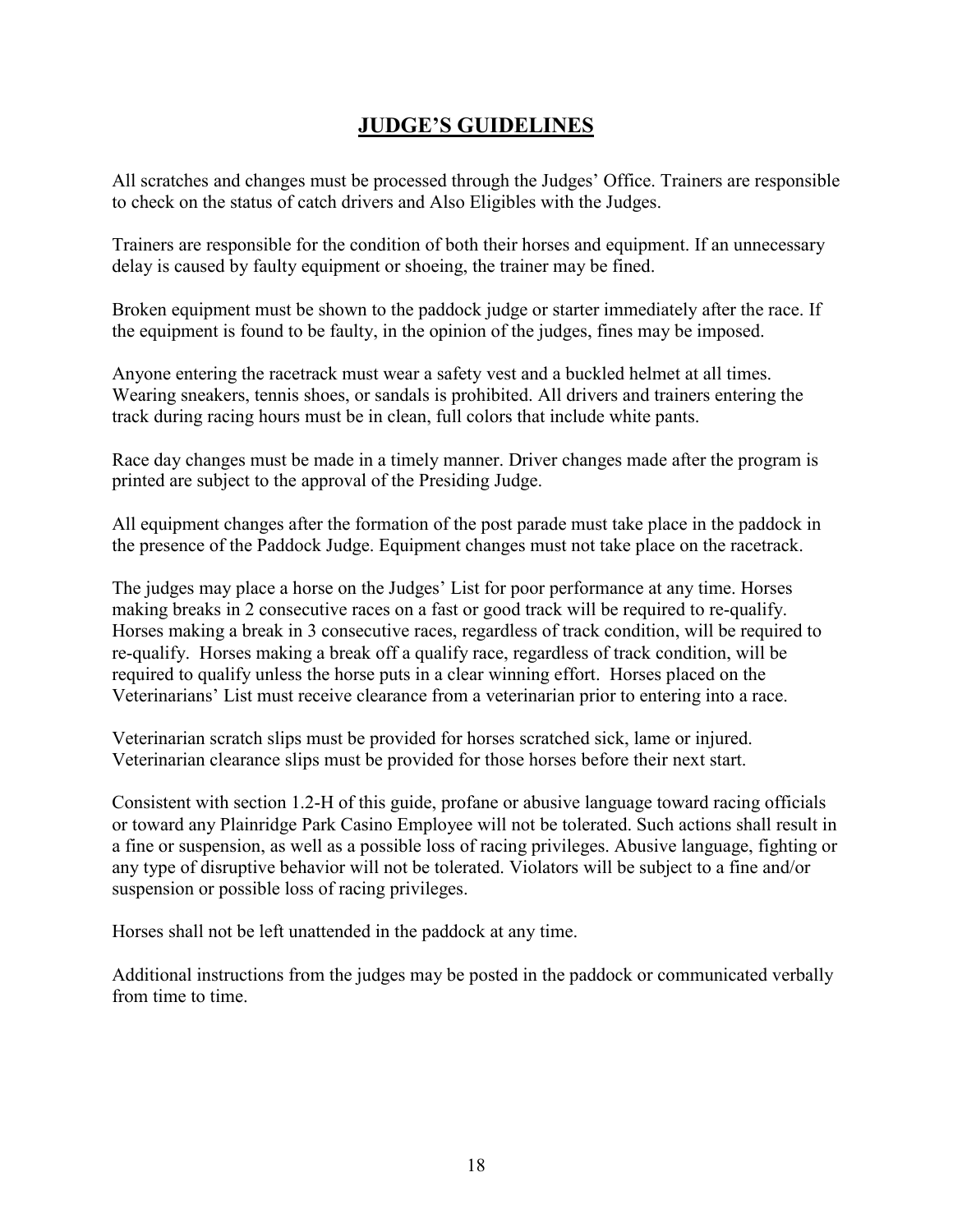## **PADDOCK PROCEDURES**

Paddock Arival Times will be posted in the Paddock.

The Paddock Judge's office is for official business only.

The only persons admitted to the paddock are owners, drivers, trainers, and grooms of horses programmed to race on that racing card, and fully appointed officials. No person under the age of 16, including owners, is permitted in the paddock. Identification badges must be worn at all times while in the paddock.

Any licensee present in the paddock shall be subject to breathalyzer test at discretion of Judges.

Drivers, trainers, or grooms may not leave the paddock until their racing business is over without permission of the Paddock Judge.

Guests will not be permitted in the paddock without the expressed written permission of either the Presiding Judge or Paddock Judge.

Equipment changes or adjustments are to be made in the paddock only and must be reported to the Horse Identifier. When possible, notify the starter prior to returning to the paddock for equipment adjustments.

Unless approved in advance by the Identifier horses may only go to the stalls assigned to them in the paddock. Any horse not in the proper stall may be scratched and the trainer fined. Repeated violations of this section may result in loss of racing privileges.

Smoking is prohibited in Plainridge Park Casino paddock with the exception of designated locations.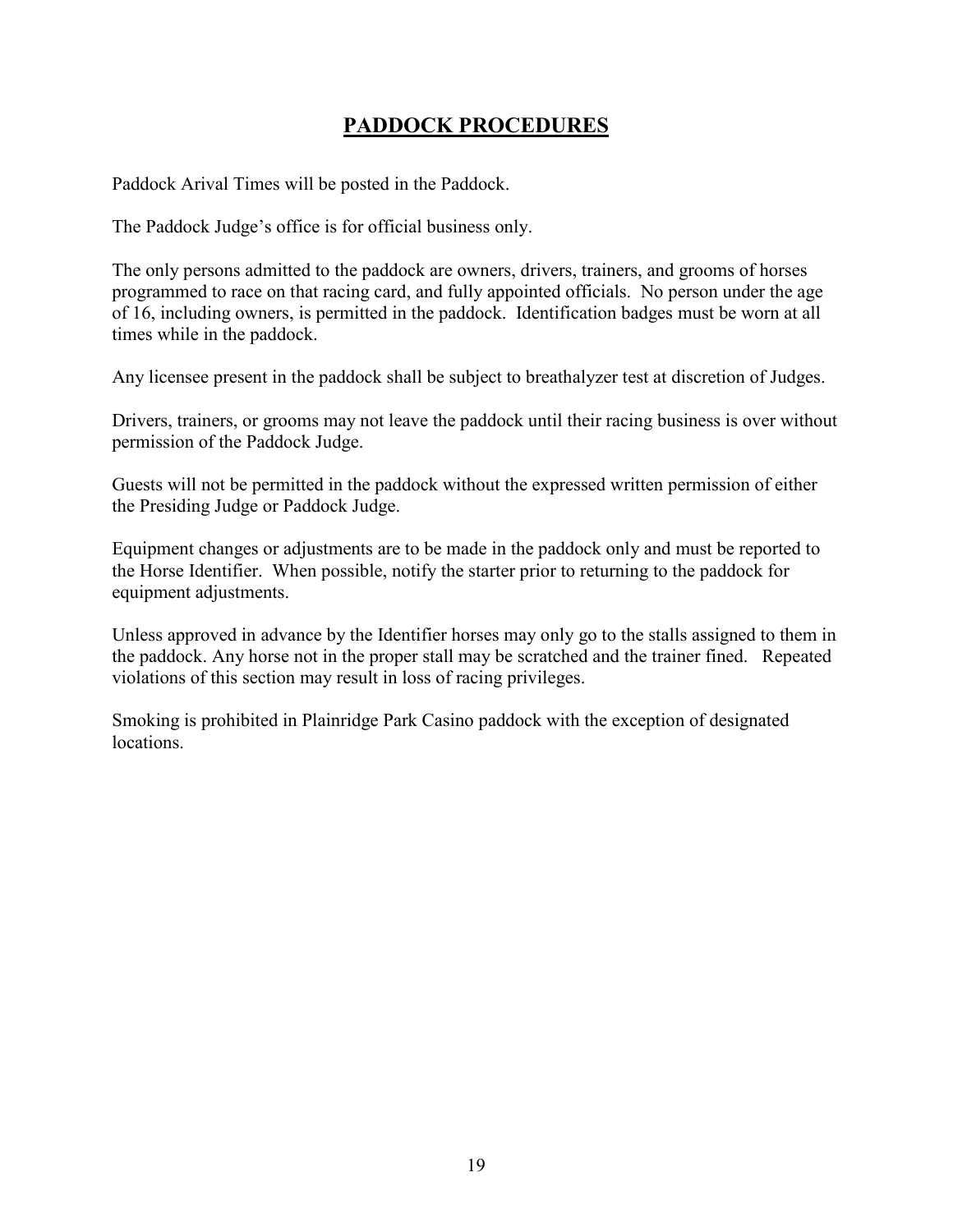## **DRIVERS**

Drivers wishing to compete at Plainridge Park Casino must apply in advance to the Judges. Plainridge Park Casino reserves the right to not allow any driver to compete at its discretion. The following information pertains to all drivers competing at Plainridge:

Provisional Drivers must report to the Judges prior to their first start.

No one under the age of 18 shall drive at Plainridge Park Casino in qualifying or Plainridge Park Casino sponsored overnight events regardless of license classification.

Drivers must notify the Presiding Judge with their choice of driving assignments when listed on multiple horses in a race. All drivers must call the Judges between 8:00 AM - 10 AM regarding driver assignments, the day following each draw. The phone number to call is 508-576-4487.

If necessary, driver assignments will be assigned at the discretion of the Presiding Judge.

All drivers must sign in with the Paddock Judge at least one hour prior to post time for their first race. At that time, all drivers will be administered a Breath Analyzer Test.

Post Parades are expected to be tight and orderly.

All horses must post parade. A driver or trainer may be penalized for failing to parade their horse unless excused by the Judges. All horses are required to go once around the track unassisted prior to the post parade of their respective race. Horses that fail to meet this requirement may be placed on the Judge's List and the trainer of record may be fined.

Drivers will parade and score the horses they are scheduled to drive. Any driver unable to do so must give proper notification to the Paddock Judge in advance.

Drivers who are concerned with the soundness or equipment of any horse shall notify the Starter any time prior to the word "Go".

All horses shall go the course, except in the case of an accident or broken equipment. If a driver is unable to continue, he or she must take the horse to the outside fence until the race is completed. If the horse has suffered an injury and is unable to complete the course, the driver shall dismount and hold the horse along the outside fence until the race is completed. Lame horses shall not be driven back to the Paddock. In such instances drivers should wait for assistance to remove the horse from the track.

All drivers involved in an accident are required to be examined by the Medical Staff.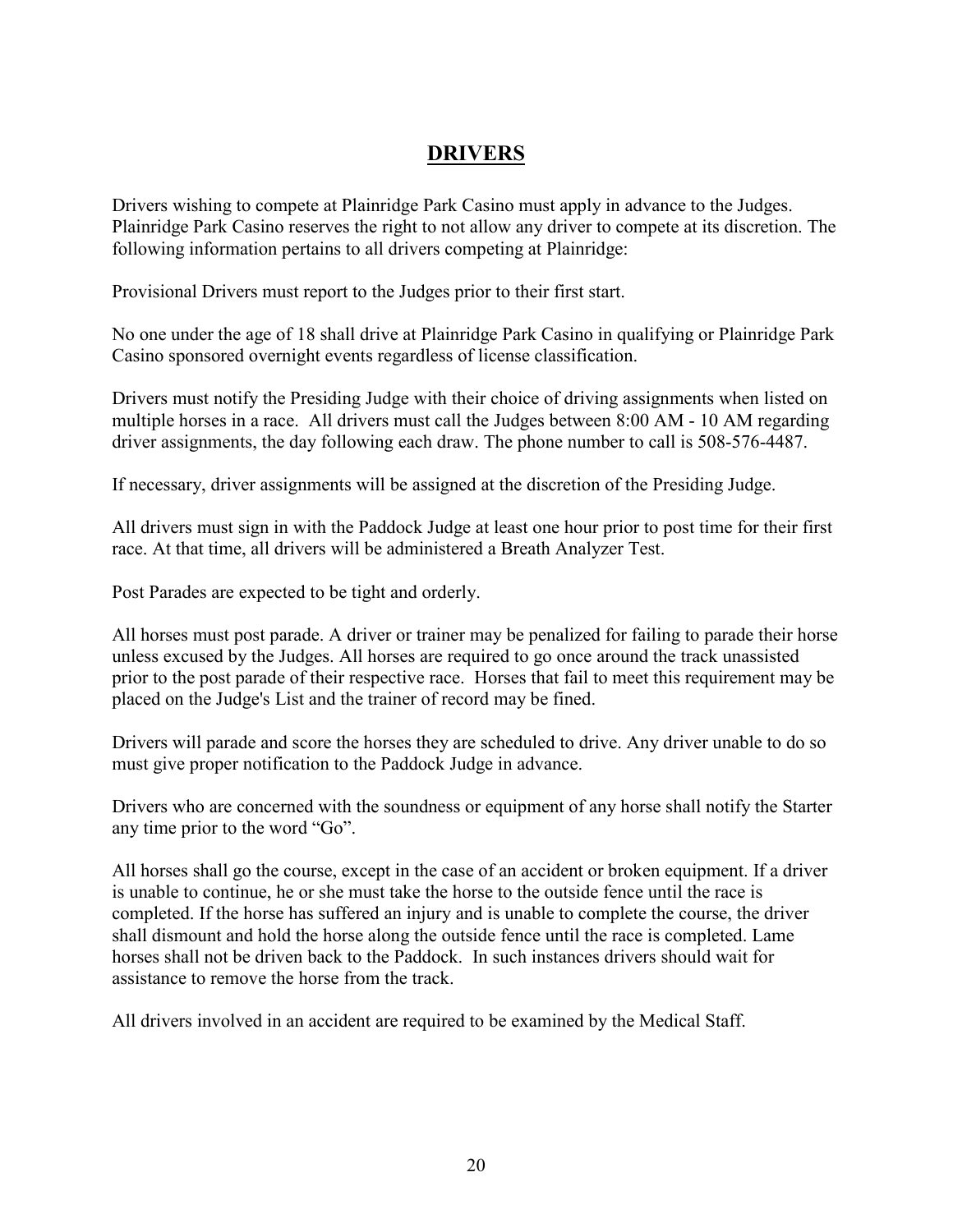Drivers must file all Objections with the Starter in the turn past the Finish Line immediately following the race, stating the number of the offending horse, where the incident occurred, and the nature of the violation. The driver must then immediately return to the Paddock Judges Office. Late Objections will not be accepted.

While on the racetrack, drivers will refrain from talking with other drivers and members of the public.

Drivers must keep both feet in the stirrups at all times except to pull earplugs. Any other incidents of a foot out of the stirrup may be considered kicking and could result in a fine and/or suspension.

Drivers shall set and maintain a pace comparable to the class in which they are racing. Failure to do so by going an excessively slow quarter or at any other portion of the race that changes the normal pattern, overall timing or general outcome of the race will be considered a violation and may be subject to a fine and or a suspension.

A penalty may be imposed, for driving in a half-in, half- out position

Any driver leaning back excessively in the bike may be subject to a fine.

Drivers must make every effort to stay outside of the pylons. Disqualifications, fines and/or suspensions may be imposed for leaving the course.

Drivers must keep a rein in each hand from the start to the finish of each race. One handed whipping is not allowed.

The use of the whip and/or reins on a horse that fails to respond shall be a violation. Reins shall not be used in a whip like fashion.

Excessive use of the whip, in any style or fashion, and/or using the whip after the finish of a race shall be considered a violation resulting in a fine and/or suspension.

Horses may be placed and the driver found blameless provided every effort has been made to avoid interference.

Unless warming up horses on the racetrack or obtaining permission from the Judges to leave, drivers shall remain in the paddock until all their engagements are completed.

## **DRIVERS ON AND OFF THE RACETRACK ARE REMINDED THEY ARE PUBLIC FIGURES AND MUST CONDUCT THEMSELVES ACCORDINGLY.**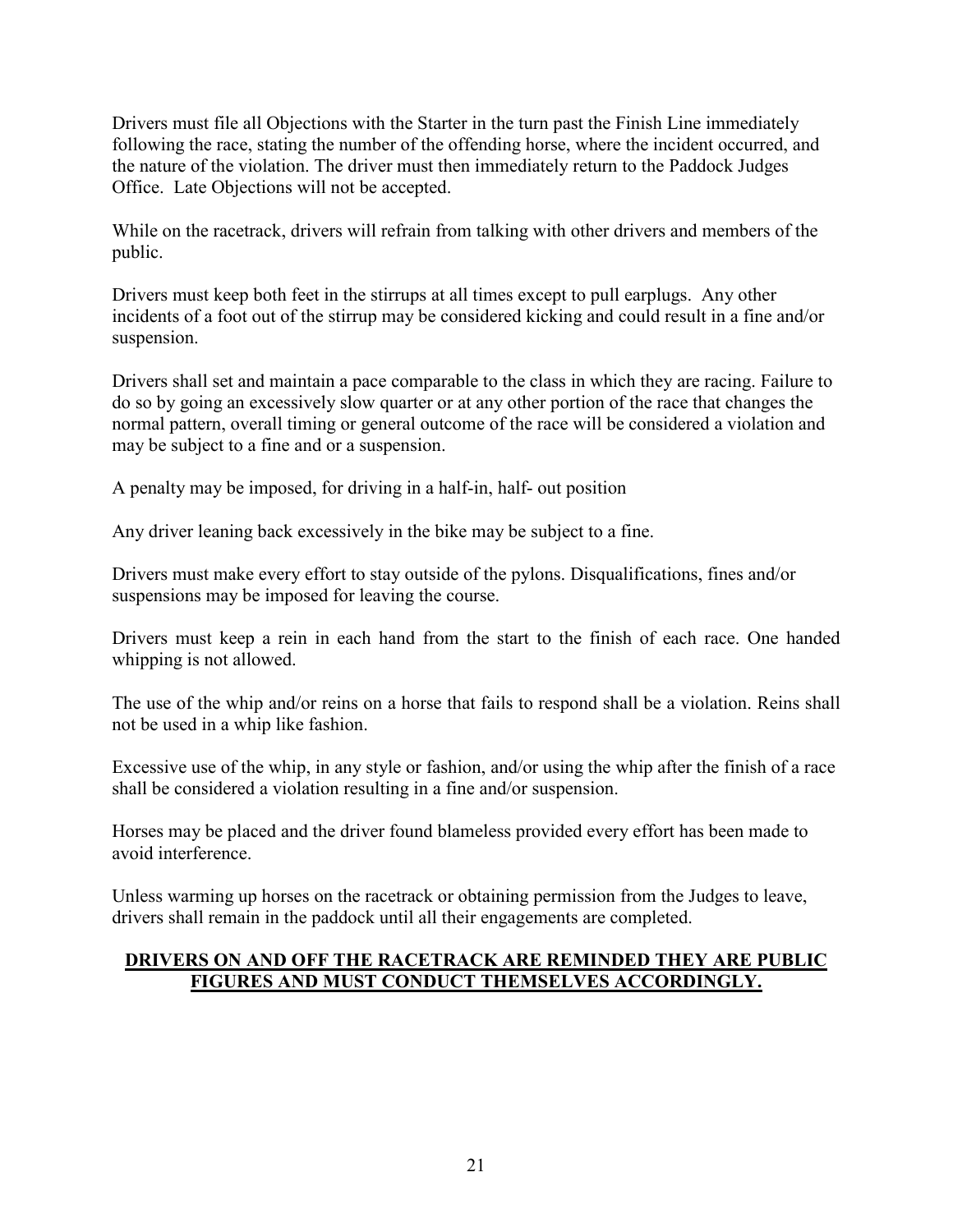## **TRAINERS**

All trainers participating at Plainridge Park Casino are required to complete, sign and submit a racing application as well as a liability waiver as set forth in the Racing Office section. Participation in pari-mutuel races, qualifying races, and training is not permitted until such paperwork is approved and on file in the race office.

All trainers are to be familiar with section 1.2 of the Penn National Racing Guide, paying particular note to sections regarding horse mortality and animal welfare policies.

All trainers are to be familiar with the regulations of the Massachusetts Gaming Commission (MGC) including the 2022 MGC Trainers Reference Manual [http://massgaming.com/wp](http://massgaming.com/wp-content/uploads/Trainer-Manual-2022.pdf)[content/uploads/Trainer-Manual-2022.pdf](http://massgaming.com/wp-content/uploads/Trainer-Manual-2022.pdf) and the United States Trotting Association (USTA). The MGC regulations will take precedence. All trainers and their grooms must have a current MGC license.

**Trainers should be familiar with MGC medication regulations and policies, particularly those pertaining to the administration of lasix and to TCO2 testing. All lasix administration will take place under the supervision of the Massachusetts Gaming Commission. Per MGC 3.29.6b lasix shall not be given less than four (4) hours prior to post time of the individual race.**

Trainers are responsible for the proper declaration of their horses, and are also responsible for providing the required paperwork (i.e. Coggins' Tests and Health Certificates) to the racing office for all horses under their care.

Trainers of record are responsible to name drivers for their horses and to insure the driver's appearance. All trainer changes are subject to the approval of the Presiding Judge.

Trainers of record shall be held fully responsible for horses being in the paddock at the prescribed times. Trainers who will be absent from the paddock shall be held responsible for notifying the Presiding Judge of the name of the person in charge of their horses. Trainers habitually absent may be subject to sanction by the judges. **Present or not, all trainers are responsible for the horses under their care, as well as those persons in their employ**.

Trainers may be held responsible for horses that show a dramatic form reversal or inconsistent performances.

At the Presiding Judge's discretion, conflicts of interest will be addressed. However, trainers are responsible for notifying the Race Office of any possible conflict of interest. Failure to do so may result in all horses involved being scratched and the trainer being fined.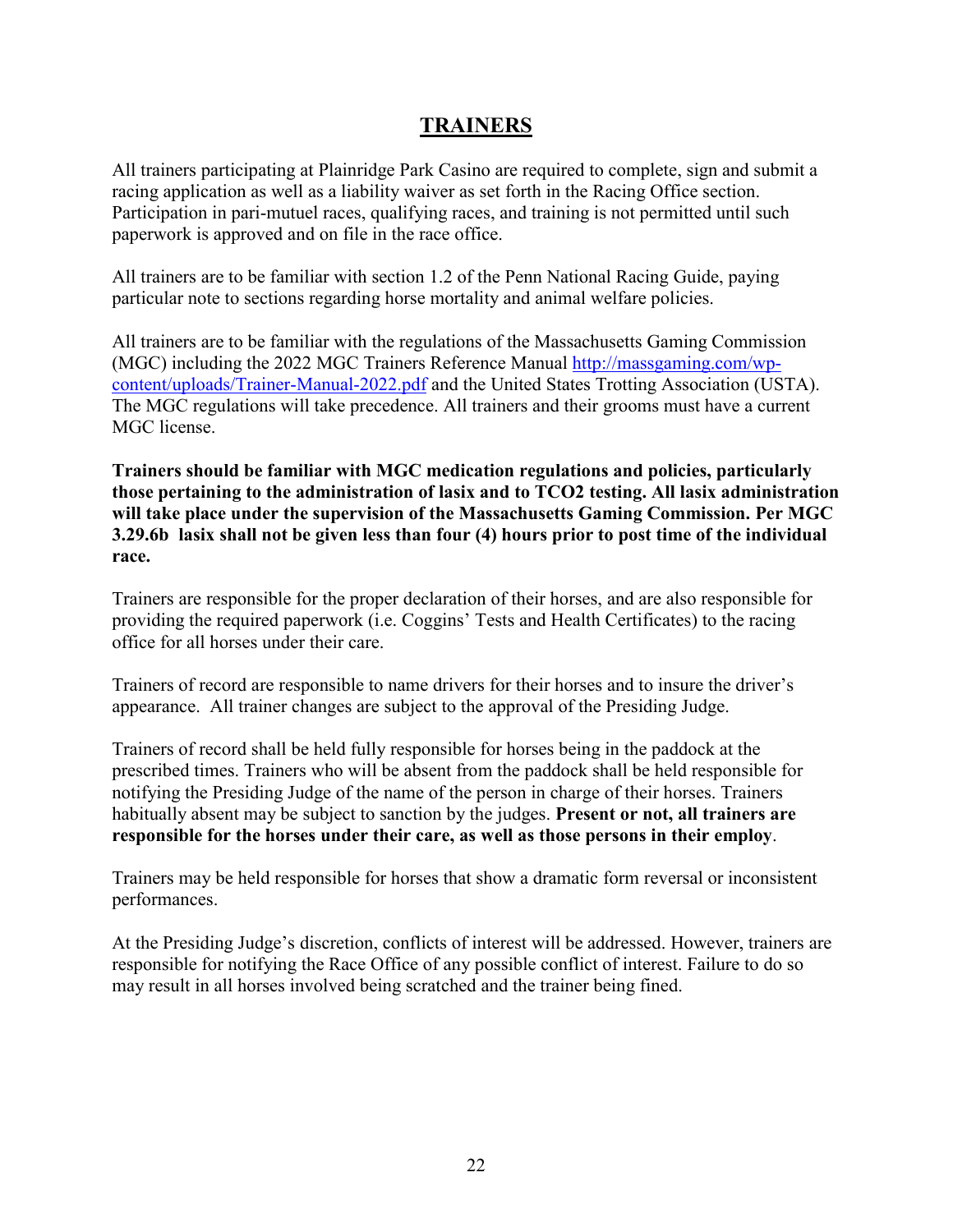## **STARTER'S GUIDELINES**

Immediately after the post parade, drivers will turn their horses and score in front of the grandstand. Drivers should listen for the Starter to instruct them when to turn for the post parade and when to assemble for post time.

Horses shall parade in order, 1-2 lengths apart. All horses must score in front of the public at least one time.

With the permission of the Starter and the Presiding Judge, an individual horse may be held during the post parade. Such horses must be held by the outrider. Permission must be requested in advance.

After the formation of the post parade, any adjustment of harness or other equipment must be made under the supervision of the Paddock Judge. Trainers are responsible for their equipment to be in proper and safe condition. If you have broken equipment during the race, report it to the Starter immediately after the race is over.

Drivers are expected to stay tightly bunched during the final score before a race; and respond together to the Starter's call to post.

All horses should be on the gate at the start of the race. Crossing over or backing out early at the start of a race will not be tolerated and may be subject to a fine.

There will be NO recalls for breaking horses. There will be a recall for a horse with broken equipment; for interference with another horse; if a horse falls before the word "go" is given; for a mechanical failure of the starting gate or if a horse scores ahead of the starting gate.

Schooling will be conducted on a weekly basis. The day(s) and time(s) will be advertised.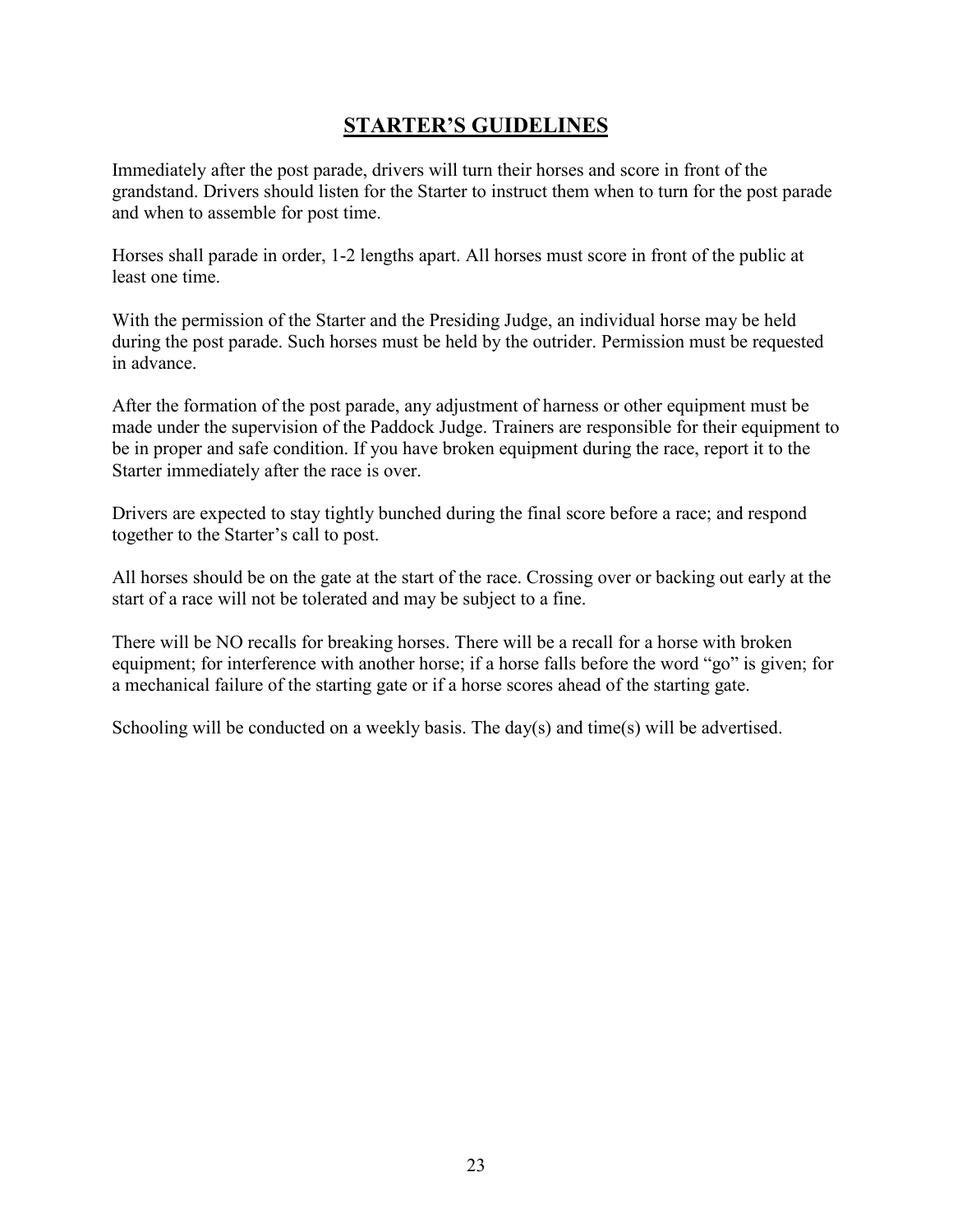## **CLAIMING INFORMATION**

Claiming forms will be available from the Clerk of Course.

All claims must be completed and submitted no less than 30 minutes prior to  $1<sup>st</sup>$  race post time. A person submitting a claim may request the judges to withdraw the claim no later than 30 minutes prior to the post time of the race in which the claim has been entered.

All persons submitting a claim must hold a valid USTA and MGC License.

Bank or Certified Check made payable to Plainridge Park Casino for the full amount shall accompany the claim. Funds must include claiming price with allowances, and Massachusetts state sales tax (6.25%).

A separate check or money order for \$35 made payable to the USTA must be included with the Claim Form.

Cash will not be accepted with the claim form.

Multiple claims on the same horse will be drawn by lot by the judges.

All claims will be announced during the post parade.

The Paddock Judge will notify the successful claimant or his representative. Successful claimant or representative shall have the right to measure the horses hopples and overcheck.

Trainers submitting a claim may not enter the paddock until after the race and the successful claimant is announced.

Per MGC rules, a horse claimed out of a claiming race shall not race at any other track until the close of the season at Plainridge Park Casino or for sixty (60) days, whichever is the shortest period of time.

All prospective claimants are to be familiar with Title 31 of the Anti-Money Laundering section of the Bank Secrecy Act.

Plainridge Park Casino reserves its right to reject any potential claimant seeking to file a claim under the MGC open claiming regulation.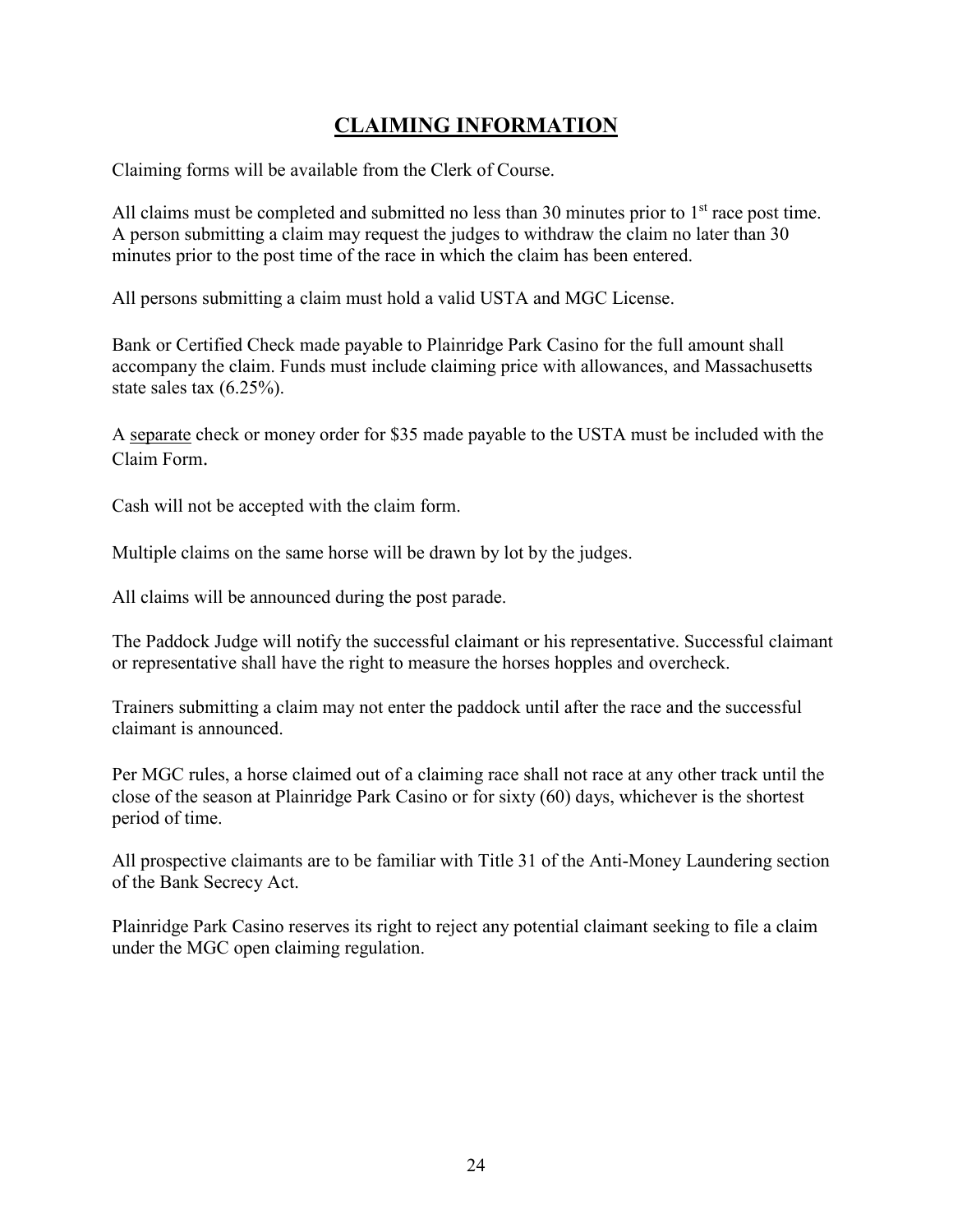## **PURSE DISTRIBUTION**

Unless otherwise indicated purse distribution for all races will be as follows:

 $50\%$  1st place  $25\%$  2<sup>nd</sup> place  $12\%$   $3^{\text{rd}}$  place 8%  $4<sup>th</sup>$  place 5% 5<sup>th</sup> place

Trainers will receive 5% that shall be subtracted from the owners share.

Drivers will receive 5% or \$20 whichever is greater that shall be subtracted from the owners share.

Purse check will not be released without a "2022 Plainridge Park Casino Purse Authorization" and current W-9 on file. Such paperwork is available in the Racing Office, Paddock Judge's Office and at [www.plainridgeparkcasino.com](http://www.plainridgeparkcasino.com/) .

## **SAFETY RULES**

Smoking is prohibited within the confines of the barn area. Smoking is permitted in designated locations outside the barn area.

Access to sprinkler rooms and fire extinguishers shall not be limited in any manner. Sprinkler rooms are not to be used for storage.

Storage of containers of flammable materials (gasoline, kerosene, propane, etc.) or containers that formerly held flammable material is prohibited.

Submersible heaters used for cooking or feed or heating of water are not permitted in any area.

Heat Lamps are not permitted in the barns.

Fans will be inspected by security personnel and upon notice of unsatisfactory inspection the equipment will be taken out of service immediately.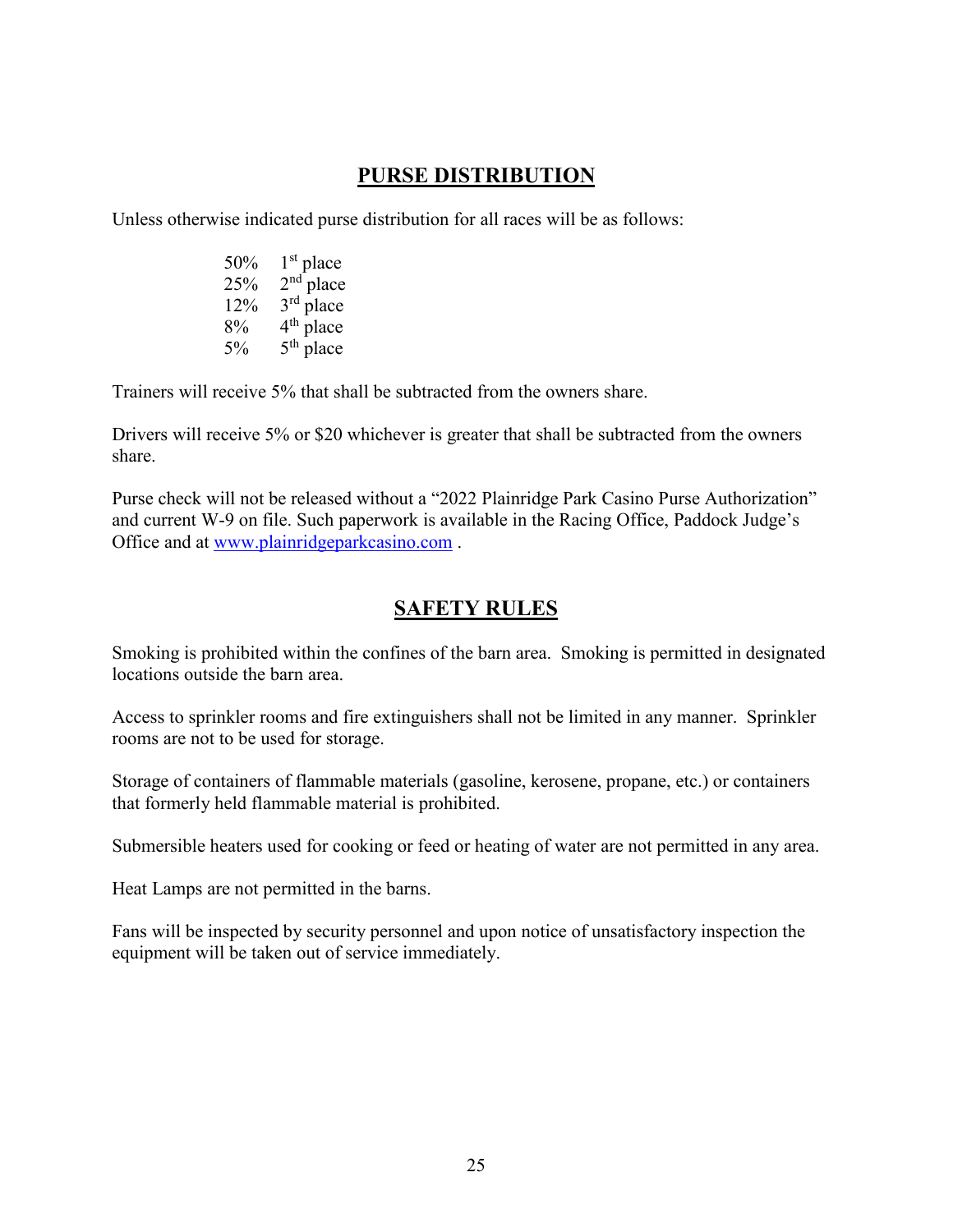## **BARN AREA**

Horses may not leave the grounds once they have checked in at the stable gate on the day they are racing until they have completed their racing engagement.

All vehicles entering Plainridge Park Casino stable area are subject to search at any time. Failure to adhere to requests by Security or authorized agents of Plainridge Park Casino to conduct such searches will result in immediate revocation of racing, stabling or ship-in privileges.

Horsemen using ship in stalls must keep stalls and all adjoining areas in acceptable condition. No horses may be kept overnight in ship-in stalls except with approval of Presiding Judge or Paddock Judge. An overnight request form must be competed and turned into the Paddock Judge prior to leaving a horse overnight. Failure to adhere to these rules may result in loss of ship-in privileges.

Manure and trash must be disposed in the proper containers. Trash containers are for barn area trash only. No person shall bring trash from off site to be disposed of in trash containers. It is the responsibility of anyone using stalls to keep the trash and manure areas neat and orderly.

Minors under the age of 16 must be accompanied by a licensed adult at all times while in the barn area, minors are not allowed in restricted areas.

Dogs are not allowed in the barn area and must not be left unattended in a vehicle.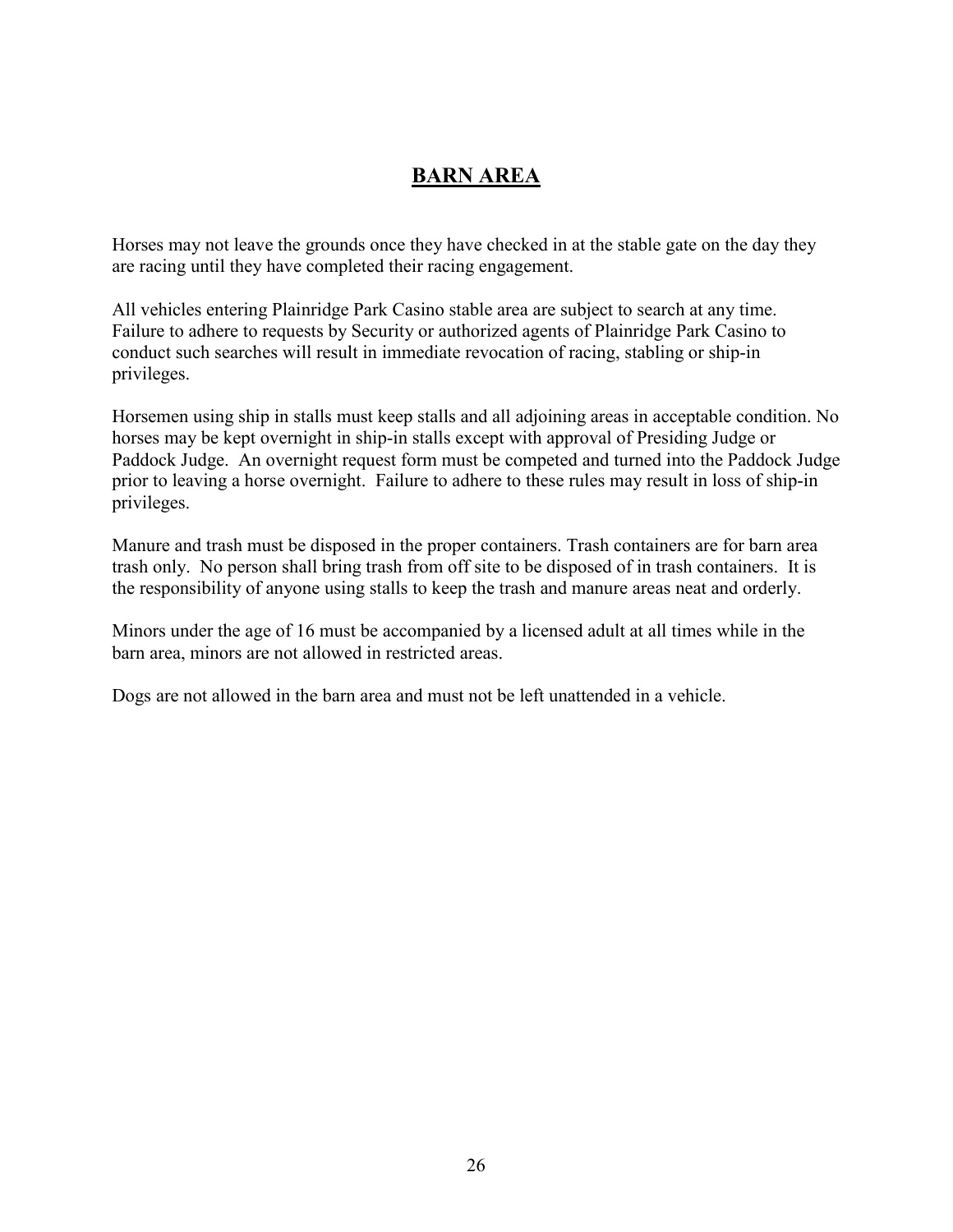## **RACETRACK**

Racetrack availability and hours will be posted.

All individuals using the racetrack should take notice and be aware of the likely presence of equipment for track maintenance. Such equipment will have the right of way.

Safety helmets and protective vests must be worn on the track at all times.

Any person using the racetrack must possess a valid license issued by the Massachusetts Gaming Commission.

All horses shipping onto the Plainridge Park Casino grounds to train must use the race paddock. Horsemen must check in at the stable gate and are bound by all of the policies in this section.

## *CONTENTS OF THIS GUIDE ARE SUBJECT TO CHANGE OR ALTERATION AT ANY TIME AT THE DISCRETION OF PLAINRIDGE PARK CASINO OR PENN NATIONAL GAMING, INC.*